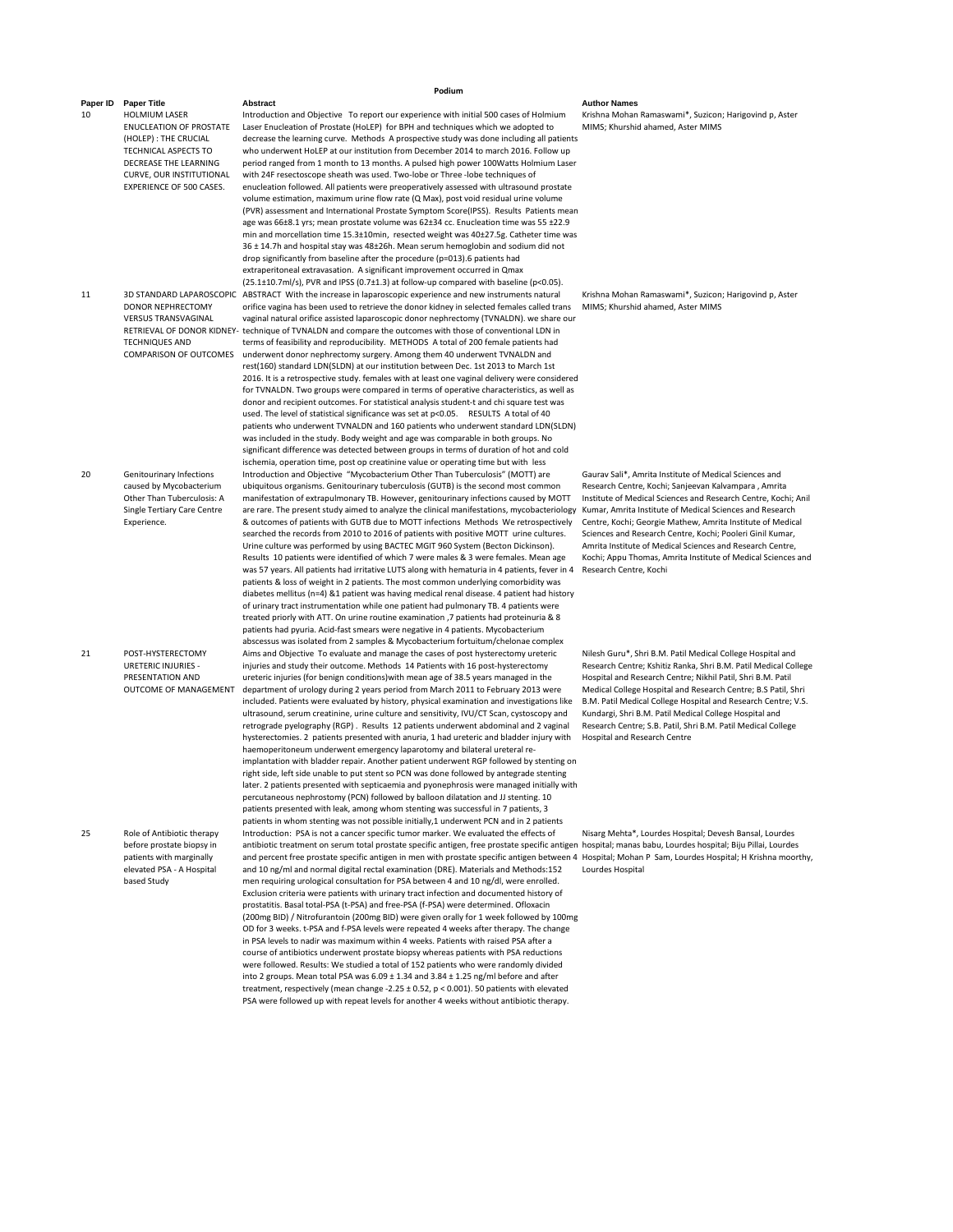| 27 | upper urinary tract bleeding:<br>Single center experience                                                         | Ureterenoscopic evaluation of Aims and objectives: Macroscopic unilateral hematuria is a relatively rare<br>problem.Combined use of semirigid and flexible ureteroscopes allows for the complete<br>inspection of the upper tracts which aids in the diagnosis and treatment. We aim to<br>evaluate the causes of hematuria localised to the upper tract in a cohort of patients<br>presenting to our centre. Methods: The study includes 10 patients who underwent flexible<br>and semirigid ureteroscopy for hematuria localised to one of the upper tract between<br>2013 and 2016. Prior to uretropyeloscopy they underwent urine<br>cytology, cystourethroscopy, ultrasonography, computed tomography. The upper tract<br>was inspected systematically using semirigid and flexible ureteroscope under anaesthesia.<br>A biopsy was obtained when a suspicious lesion was seen. Bleeding lesions were<br>fulgurated.Results: Mean age of patients was 61.8 yrs (38-81 yrs) with Male: Female ratio<br>of 6:4. Unilateral gross hematuria was seen in all 10 patients. Imaging studies revealed a<br>filling defect in 6 (60 %) patients. 2 patients had diabetes (20 %). Urine cytology was<br>suspicious in 20 %(n=2) patients. Results of ureteropyeloscopy were tumor in 30 % (n=3)<br>patients, narrowing in 1 patient and bleeding from a calyx in 40 %(n=4) patients. Biopsies                                                                             | AARON JAIN*, VEDANAYAGAM HOSPITAL; viswaroop bobby,<br>vedanayagam hospital; arul myilswamy,<br>vedanayagam<br>hospital; ganesh gopalakrishnan , vedanayagam hospital;<br>kandasami sangampalayam vedanayagam , vedanayagam<br>hospital                                                   |
|----|-------------------------------------------------------------------------------------------------------------------|-----------------------------------------------------------------------------------------------------------------------------------------------------------------------------------------------------------------------------------------------------------------------------------------------------------------------------------------------------------------------------------------------------------------------------------------------------------------------------------------------------------------------------------------------------------------------------------------------------------------------------------------------------------------------------------------------------------------------------------------------------------------------------------------------------------------------------------------------------------------------------------------------------------------------------------------------------------------------------------------------------------------------------------------------------------------------------------------------------------------------------------------------------------------------------------------------------------------------------------------------------------------------------------------------------------------------------------------------------------------------------------------------------------------------------------------------------------------------|-------------------------------------------------------------------------------------------------------------------------------------------------------------------------------------------------------------------------------------------------------------------------------------------|
| 29 | PROSTATIC ABSCESS-OUR<br><b>EXPERIENCE</b>                                                                        | Aims and Objective:Prostatic abscess are rare infections with the potential morbidity and<br>mortality. This study evaluates the signs and symptoms, risk factors and causative<br>pathogens, and the treatment outcomes. Methods:51 patients diagnosed with prostatic<br>abscess between January 2011 and March 2016. Patients were excluded in whom proper<br>medical medical records are not available.40 patients included in this study.Results:The<br>patient's age range from 33 to 84(56.6). The average body mass index was 27.5(21-38). The<br>common symptoms were dysuria(82.5%), fever(42.5%) and urinary<br>retention(42.5%).3[7.5%]presented with vague perineal discomfort.33[82.5%] had<br>classical bogginess on digital rectal examination.31(77.5%)had diabetes mellitus,2[5%]had<br>stricture,4[10%] had prior instrumentation of lower urinary tract[1-cystoscopy,3-<br>ureteroscopy]as a risk factor.6[15%] had normal urine analysis, rest of them had pus<br>cells/RBC's.20[50%]had no growth,10[25%]positive for Escherichia coli,6[15%] for<br>staphylococcus aureus, 3[7.5%] for klebsiella pneumoniae and 1[2.5%] for proteus mirabilis<br>in urine culture. One had a positive blood culture. Average abscess size was 3.88<br>cm(range2.0-6.0 cm). Periprostatic extension of abscess noted in 6[15%].12patients<br>initially treated with antibiotics, then they were subjected to further procedure.37                               | suresh gunasekaran*, vedanayagam hospital; viswaroop<br>bobby, vedanayagam hospital; arul myilswamy,<br>vedanayagam hospital; ganesh gopalakrishnan,<br>vedanayagam hospital; kandasami sangampalayam<br>vedanayagam , vedanayagam hospital                                               |
| 32 | BUCCAL MUCOSAL GRAFT<br>URETHROPLASTY FOLLOW UP<br><b>STUDY</b>                                                   | Objective: To observe the outcome of buccal mucosal graft urethroplasty for long anterior Rajesh kannaiyan*, Kilpauk medical college hospital and Govt.<br>urethral stricture more than 2.5 cm by dorsal onlay technique through perineal approach. Royapettah hospital<br>Materials and Methods: From january 2015 to january 2016, 11 patients with long anterior<br>urethral strictures were managed by dorsal onlay buccal mucosal graft urethroplasty<br>through standard perineal approach. After 3 weeks a pericatheter study was done<br>followed by urethroscopy and trial voiding. These patients were followed up at 6 weeks<br>and at 3 months with uroflowmetry, retrograde urethrogram. Successful outcome was<br>defined as normal voiding and if necessary a maximum of one attempt of Visual Internal<br>Urethrotomy after catheter removal. Results: Mean stricture length was 4.6 cm (range 3<br>to 10 cm) and follow up period range from 2 to 4 months. Two patients showed contrast<br>extravasation so trial void was delayed for 2 weeks followed by retrograde urethrogram<br>and then trial void successful. Two patients were found to develop stricture at proximal<br>anastomotic site, during follow-up at 3 month and required single Visual Internal<br>Urethrotomy and voided thereafter. One patient developed a small diverticulum into<br>scrotum which is conservatively managed. Conclusion: Single staged dorsal onlay buccal  |                                                                                                                                                                                                                                                                                           |
| 39 | Premature ejaculation: Do we<br>need to address the issue<br>differently?                                         | Aims and Objective: To assess the efficacy of the present diagnostic and therapeutic<br>modalities of premature ejaculation by assessing the health seeking behavior of the<br>affected couple. Methods: Sexually active couples with minimum educational<br>qualification of matriculation, who reported premature ejaculation between January 2015<br>and December 2015, were enrolled in the study. Both the husband and wife were<br>administered premature ejaculation (PE) diagnostic tool questionnaire separately at two<br>separate time intervals, one at the time of initiation of the study and the second one after<br>one month. They were asked to report intravaginal ejaculatory latency time (IELT) and<br>their health seeking behavior at these fixed time intervals. The couple were counseled<br>regarding their diagnosis and offered pharmacological as well as psychological treatment<br>whenever it was required. The data analysed. Results: 53 couples with an average<br>married life of 5.42 years were enrolled for the study. Mean age of the husband and wife<br>was 34.83 years and 30.19 years respectively. Among these, 26 had PE, 16 had probable<br>PE and 11 had no PE as estimated on PE diagnostic tool. Despite PE being absent, 8 of the<br>11 couples wanted to continue health seeking if given a chance. 5 of the 16 couples with                                                                                     | Gajanan Bhat*, General Hospital, Honavar; Anuradha Bhat,<br>General Hospital, Honavar                                                                                                                                                                                                     |
| 45 | system at 24 hours after<br>admission as a prognostic tool<br>in urosepsis - a prospective<br>observational study | Validation of APACHE II scoring Aims and Objectives Urosepsis implies clinically evident severe infection of urinary tract<br>with features of systemic inflammatory response syndrome (SIRS). We validate the role of<br>a single Acute Physiology and Chronic Health Evaluation II (APACHE) score at 24 hours<br>after admission in predicting mortality in urosepsis. Methodology A prospective<br>observational study was done in 178 patients admitted with urosepsis in the Department<br>of Urology, in a tertiary care institute from January 2015 to March 2016. Patients >18<br>years diagnosed as urosepsis using SIRS criteria with positive urine or blood culture for<br>bacteria were included. At 24 hours after admission to ICU, APACHE score was calculated<br>using 12 physiological variables, age and chronic health based on assigned points. Surgical<br>intervention was based on clinical grounds. Results Mean (±SD) APACHE II score was 26.03<br>$\pm$ 7.03. It was 24.31 $\pm$ 6.477 in survivors and 32.39 $\pm$ 5.091 in those expired (p <0.001).<br>Among patients undergoing surgery, mean $(\pm SD)$ score was higher (30.74 $\pm$ 4.852) among<br>than survivors (24.30 $\pm$ 6.535) (p<0.001). ROC analysis revealed AUC of 0.825 with cutoff<br>25.5 being 94.7% sensitive and 56.4% specific to predict mortality. Mean (±SD) score in<br>those who underwent surgery was $25.2 \pm 6.7$ and was lesser than those who did not | Sundaramourthy Vijay Ganapathy*, Institute of Nephro<br>Urology; Jayaram Sreenivas, Institute of Nephro Urology;<br>Vilvapathy Senguttuvan Karthikeyan, Institute of Nephro<br>Urology; Ashwin Mallya, Institute of Nephro Urology; Ramaiah<br>Keshavamurthy, Institute of Nephro Urology |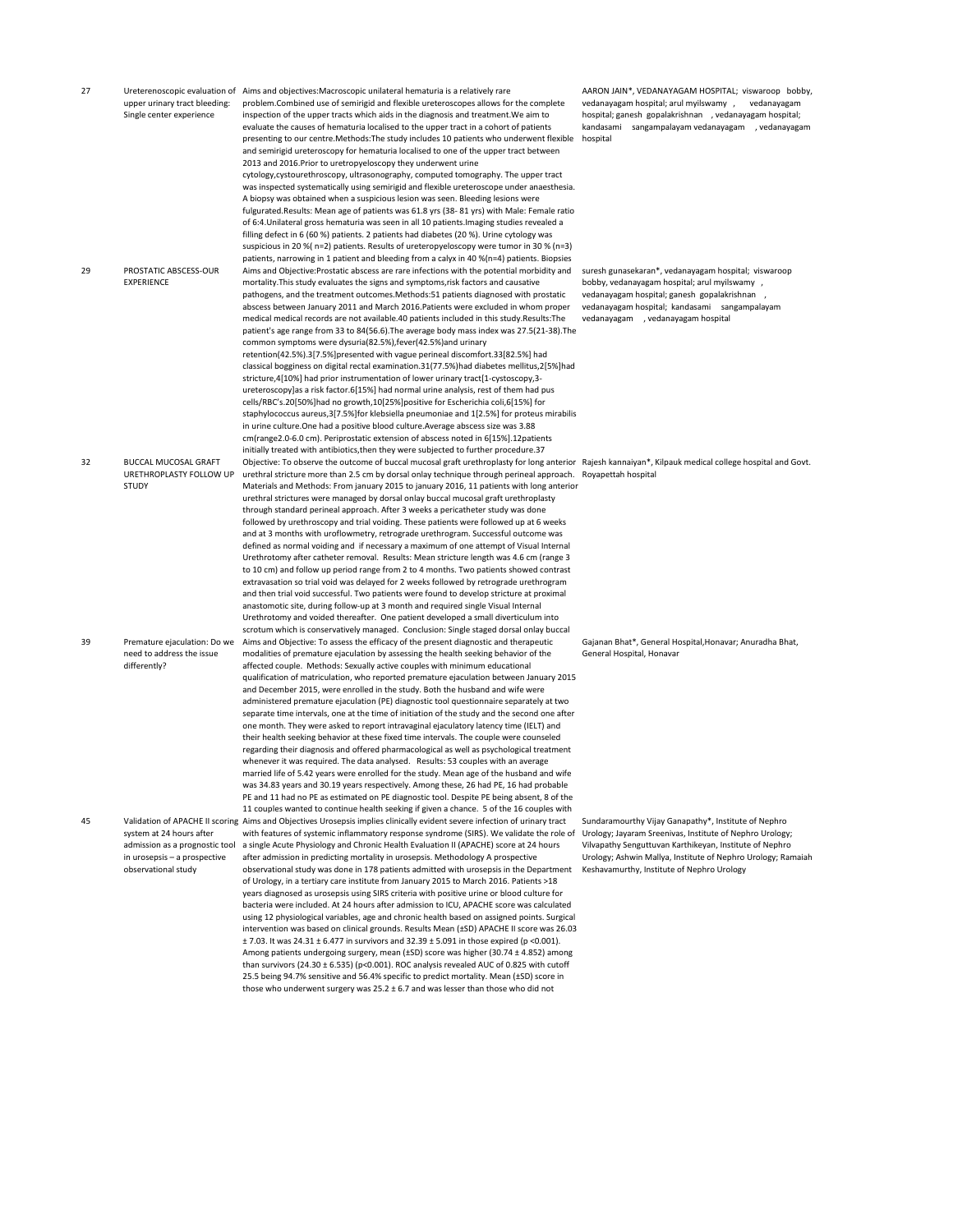Necrosis

49 Validation of nasogastric our initial experience

52 TURIS VS TURP: OUR INSTITUINAL EXPERIENCE

56 Role of intraoperative renal pelvic urine culture and stone culture as predictors of infective complications following percutaneous nephrolithotomy: A prospective study

57 Effect of Escalating energy strategy on outcome of Extracorporeal Shock Wave Lithotripsy for renal stones: A Randomized controlled trial

46 Clinical manifestations, Role of Presenting Author - Dr. Vigneswara Srinivasan S V Coauthors - Dr. Georgie Mathew, Dr. Early DJ stenting and Flexible Appu Thomas, Dr. Sanjeevan K V, Dr. Ginil Kumar P, Dr. Kannan Nair R Aim: To study the ureteroscopy in Renal Papillary spectrum of clinical manifestations of renal papillary necrosis presenting with obstruction. To evaluate the usefulness of DJ stenting with endoscopic retrieval and the outcome of patients with diabetes mellitus presenting with ureteric obstruction caused by necrosed renal papillae. Material and methods: We report 24 cases of diabetes mellitus who presented with signs and symptoms of UTI. All were diagnosed with pyelonephritis with hydrouretero nephrosis on CT abdomen. All patients received antibiotics as per culture sensitivity. All patients underwent early DJ stenting under antibiotic cover followed by flexible ureteroscopy 4 weeks later. Patients were followed up for improvement in renal functions and episodes of recurrent UTI Results: 16 out of 24 patients presented in sepsis. Other clinical manifestations included flank pain, fever and renal failure. All patients improved after early DJ stenting. On flexible ureteroscopy sloughed papilla was found in 20 out of 24 patients, which were extracted. On follow up, there was significant improvement in renal function and decrease in number and severity of UTI Conclusion: Aims and objectives: Standard transducer for abdominal pressure (Pabd) measurement in sensor for abdominal pressure urodynamics (UDS) is a rectal sensor. In patients with absent anus or poor anal tone, measurement in urodynamics - accurate Pabd measurement is difficult due to unavailability of anal canal or rectal transducer slippage. Only a few anecdotal case reports of intravaginal sensors as an alternative exist. We have previously reported a nasogastric (NG) sensor for Pabd tracings in 21 patients with poor anal tone or absent anus. In this pilot study we simultaneously measured Pabd with both NG and rectal sensors to validate the accuracy of NG sensor. Methodology: Eight consecutive consenting patients with lax anal tone and/or history of fecal incontinence undergoing UDS were included. We inserted a 14F NG tube in sitting position and compared Pabd tracings obtained simultaneously from rectal and NG sensors. In order to accommodate two simultaneous Pabd measurements we used the urethral transducer for NG sensor in urethral profilometry protocol. Results: NG Pabd calibration, excursions, ALPP measurements and end of procedure cough tracings were identical to that in the rectal Pabd transducer. It was possible to make a definitive urodynamic diagnosis in all patients using NG Pabd sensor tracings alone. Insertion of NG Introduction:TURIS is an emerging technique that shows the same efficacy of monopolar resection. we assessed the outcome and efficacy of TURIS and TURP for 1 year peroid Materials and methods: between april 2015 to march 2016, 30 patients with BPH were operated by TURIS .20patients operated by TURP. parameters hemoglobin,s.sodium ,IPSS during preoperative and post operative period were recorded. Amount of saline used during procedure and time taken for resection were recorded. post operative clot retention,blood transfusion,time of catheter removal, post operative uroflow improvement and incidence of stricture formation were recorded Results: follow up peroid ranges from 3 to 12 months. Hemoglobulin drop ranges from 2to3 gm% in both groups. None of patients developed hyponatremia in both groups. clot retention seen in 2 patients in TURP group and one patient in TURIS group.no significant difference in voiding on catheter removal .2 patients developed bulbar stricture formation in TURP and TURIS group Conclusion: TURIS offers the patient the same results as monopolar technology guaranteeing maximum safety without increasing the incidence of urethral strictures.

> Purpose Several patient characteristics and operative factors influence the risk of infection Jayesh Mittal\*, JIPMER; K Muruganandham, JIPMER; SANTOSH in percutaneous nephrolithotomy. Prior studies suggest that intraoperative urine and stone cultures are better predictors of urosepsis. We prospectively studied if these factors JIPMER; R MANIKANDAN, JIPMER; K S SREERAG, JIPMER predict the risk of septic complications following percutaneous nephrolithomy. Methods All patients undergoing percutaneous nephrolithotomy from March 2014 to January 2016 who fulfilled selection criteria were recruited. Relevant demographic and clinical data were recorded. Urine samples from the bladder, renal pelvis and extracted stones were sent for culture analysis. Postoperatively patients were monitored for signs of infective complications. Regression analysis was done to identify clinical variables associated with systemic inflammatory response syndrome. Results A total 100 percutaneous nephrolithotomy were studied, of whom 36 met the criteria of systemic inflammatory response syndrome. On univariate analysis, intraoperative renal pelvic urine culture, stone culture, male gender, low body mass index, larger stone bulk, longer operative time and multiple tracts were risk factors. Male gender and larger stone bulk were the only independent risk factors on multivariate analysis. No significant concordance was found Purpose: SWL is a commonly used, non-invasive, and safe treatment for urinary stones with a low complication rate. Escalating energy treatment strategy has been proposed to improve the fragmentation of stone and minimize renal damage. An optimal treatment strategy of SWL that leads to effective stone fragmentation and minimal trauma to renal parenchyma in the clinical setting is not established till now. Hence we, in a randomised controlled trial, studied the effect of escalating versus fixed energy treatment strategy on stone clearance and renal Injury during SWL. Material and methods: 76 consenting patients with a single, radiopaque renal calculus of a size between 1 and 2 cm were randomised for SWL in escalating energy treatment strategy (EETS) (n=38) and fixed energy treatment strategy (FETS)(n=38) groups. Relevant demographic and clinical data were recorded. Voided urine samples was collected and analysed for beta 2 microglobulin and microalbumin before and 2 hours after SWL in both groups. All patients underwent plain X-ray KUB after a month of single session SWL to evaluate stone free rate. Need for repeat session SWL also compared . Results: With 50% stone free rate in EETS group and 31.8% in FETS group, there was no statistically significant difference in stone free rate at 1

Vigneswara Srinivasan\*, Amrita Institute of medical sciences

Damanbir Singh Chahal\*, Institute of Nephro-Urology; Ali Poonawala, Institute of Nephro-Urology; Ramaiah Keshavamurthy, Institute of Nephro Urology; ChikkaMoga Siddaiah Manohar, Institute of Nephro-Urology; Sundaramourthy Vijay Ganapathy, Institute of Nephro Urology; Neeraj Bhattarai, Institute of Nephro-Urology

Ramesh Ganapathy\*, Government Royapettah Hospital

KUMAR, JIPMER; L N DORAIRAJAN, JIPMER; JHARNA MANDAL,

Jayesh Mittal\*, JIPMER; K Muruganandham, JIPMER; R MEDHA, JIPMER; L N DORAIRAJAN, JIPMER; R MANIKANDAN, JIPMER; K S SREERAG, JIPMER; SANTOSH KUMAR, JIPMER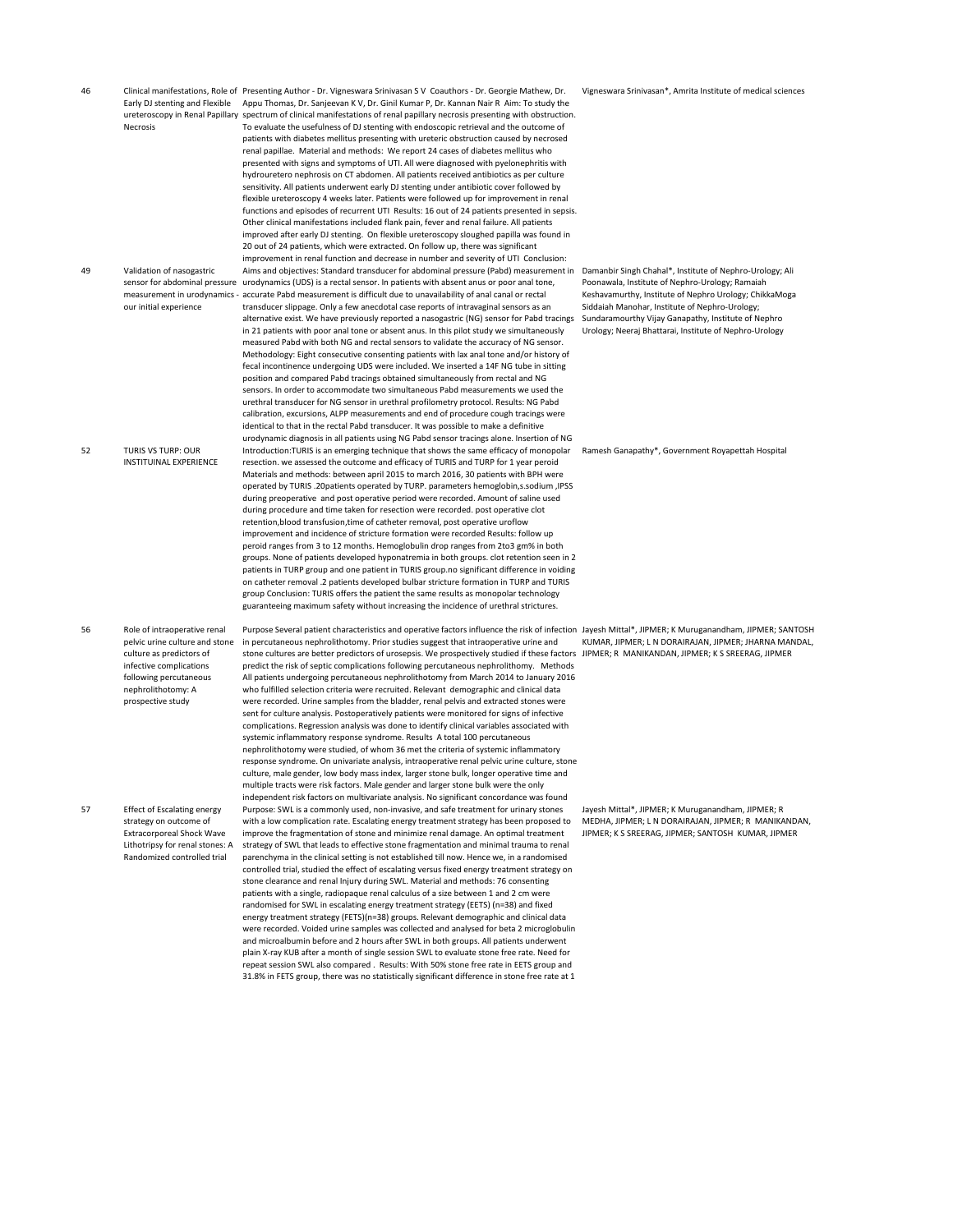- based on computed tomographic scan findings for predicting percutaneous nephrolithotomy outcomes: A single center experience.
- 60 Does Low Intensity Shock Wave Therapy (LI-ESWT) help severe ED unresponsive to PDE5i?

61 CONTRAST INDUCED NEPHROPATHY- A UROLOGISTS PERSPECTIVE

- 68 IS IRRIGATION NECESSARY AFTER MONOPOLAR TURP? OUR 11 YEARS EXPERIENCE BEST PAPER PRIZE)
- IN OBSTRUCTIVE ACUTE PYELONEPHRITIS ASSOCIATED WITH UPPER URINARY TRACT CALCULI

59 Utility of the Guy's stone score Objectives: To prospective evaluation of stone clearance rates according to stone complexity using the Guy's Stone Score (GSS) done. Documentation of perioperative complications of percutaneous nephrolithotomy (PCNL) using the modified Clavien grading system was also done. Materials and Methods: A total of 125 renal units underwent 135 PCNL procedures at a tertiary care urology resident training center between April 2015 and March 2016 and data were recorded prospectively in our registry. Stone complexity was classified according to the GSS while peri-operative complications were recorded using the modified Clavien grading system. Results: There were 38, 56, 28 and 3 renal units in GSS I, II, III and IV groups, respectively. For GSS I, II, III and IV 100%, 74%, 56% and 0% of renal units, respectively, were stone-free after one session of PCNL and 0%, 24%, 44% and 60% respectively needed Relook PCNL to be stone-free. Three renal units are incompletely cleared. In 14 (11.2%) of renal units clinically insignificant residual fragments (CIRFs) (<4mm) remained. Thirty two complications were encountered in 135 PCNL procedures involving 30 renal units (24%). Complications of Grades 1, 2, 3a, 3b, 4a, 4b and 5 were seen in 6 (18.5%), 15 (44.44%), 5 (14.8%), 3 (6.66%), 2 (2.22%), 1 (1.68%) Objectives: Low Intensity Extracorporeal Shock Wave Therapy is a new and novel modality of treatment which was shown to benefit ED patients responding to PDE5is. The aim of the study was to assess its effect on patients who did not respond to PDE5is. Methods & Study Design : We studied 22 severe ED patients who failed to respond to PDE5i oral medication. They scored 0-2 on rigidity scale (RS) during PDE5i therapy. Each patient underwent baseline assessment of erectile and sexual function during PDE5i treatment using validated questionnaires and objective penile Doppler/ EndoPAT. Treatment schedule included 2 sessions/ week for 3 weeks & repeated after a '3 week no-treatment' interval. Second phase included 2 sessions / week for another 3 weeks. At each session LI-ESWT was applied on the penile shaft and crus for 3 minutes in 5 different anatomical sites. Shock wave intensity was of 0.09mj/mm2 and 300 shocks given /site. One month after end of treatment the same baseline assessment was repeated. An active PDE5i medication was then provided and final erection function was reassessed. Main endpoints for success were changes in Rigidity Scale (RS) and IIEF-ED Domain score (EDDS). Results : 22 patients (39-78 (mean age 61.5) with an initial average EDDS of 8.6±0.92 (on PDE5i AIMS AND OBJECTIVES: Contrast induced ne¬phropathy (CIN) is the third most prevalent preventable cause of acute kidney in¬jury in hospitalized patients. While majority of studies that have been published till date about CIN are mainly focussed on cardiac intervention patients and rarely focussing about the CIN incidence in patients undergoing urological contrast investigations. Hence this study has been taken up to determine the causal association and effect of intravenous iodinated contrast material on the incidence of contrast induced nephropathy in patients undergoing urological contrast investigations. Materials and methods: This was a prospective study in consecutive patients undergoing intravenous contrast imaging studies in Urology department and those patients undergoing coronary angiogram and angioplasty in Cardiology department, in our hospital from January 2015 to December 2015. Depending upon their underlying condition patient underwent different contrast studies. Presence of risk factors and kidney function before and after the study were evaluated. Results: We included a total of 339 cases (168 Urology, 171 Cardiology), with an age ranging from 22-80 years in Urology group and in Cardiology group it ranged from 37-80 years. CIN was noted in 8.4% of Urology patients Objective : This study was conducted to evaluate efficacy and safety of monopolar (FOR PROF. V. RAVINDRANATH monopolar transurethral resection of the prostate (TURP) in our hospital. All patients transurethral resection of the prostate without post operative irrigation. Methods: During the period between Jan 2004 and Dec 2014. A total of 993 patients underwent were evaluated pre-operatively for the prostate size, co morbidities. Intra-operatively towards the end of our TURP we meticulously coagulate even venous bleeders by stopping the irrigation and looking for that. we inject 10mg iv lasix at the end of the procedure and insert 18 Fr two way Foley without traction. Post-operatively patients were closely monitored for 3rd hourly urine output and operative time, hospital stay, catheterization time, need for blood transfusion and complications were recorded. Results: A total of 993 patients underwent monopolar TURP. The average age was 66.1 years. 505 (54%) had hypertension, 354 (37.7%) had diabetes and 140 (14.9%) had Ischemic heart disease. Mean preoperative prostate weight was 47.1 gm. The mean weight of resected prostate tissue was 21.6gm. 900 (96.25%) were managed without irrigation and 35 (3.74%) required irrigation postoperatively. Post-operatively blood 69 PREDICTORS OF SEPTIC SHOCK Introduction and Objectives: Acute pyelonephritis (APN) with obstructive uropathy is not Tanzilur Rahman\*, Institute of Nephrourology; Viswanatha uncommon and often causes serious conditions including sepsis and septic shock. We assessed the risk factors for septic shock in patients with obstructive APN associated with upper urinary tract calculi. Materials and Methods: We retrospectively studied 73 patients with obstructive APN associated with upper urinary tract calculi who were admitted to our institution from January 2010 to December 2015. Emergency drainage for decompression of the renal collecting system was performed for empirical treatment in cases of failure of initial treatment and for severe cases. We assessed the characteristics of these patients to determine the risk factors for septic shock using univariate and multivariate analysis. Results: Overall, 47 patients (64.4%) underwent emergency drainage and 23 (31.5%) patients showed septic shock. The presence of diabetes mellitus (DM) in the septic shock group was more common than in the non-septic shock group (p = 0.015). The platelet count and serum albumin level in the septic shock group were significantly lower than in

the non-septic shock group ( $p = 0.004$  and  $p = 0.005$ , respectively). Positive rates of midstream urine culture and blood culture in the septic shock group were significantly

Jitendra Solanki\*, Institute of Nephrourology, Bangalore; Mahadevappa Nagabhushana, Institute of Nephro Urology; Ramaiah Keshavamurthy, Institute of Nephro Urology; GAURAV KOCHHAR, INSTITUTE OF NEPHROUROLOGY, BANGALORE; Jayaram Sreenivas, Institute of Nephro Urology; ChikkaMoga Siddaiah Manohar, Institute of Nephro-Urology

kammela sreedhar\*, Dr.Sreedhar's Kidney & IVF Institute; Dr.Md.Siddique Ahmed Khan, Dr.Sreedhar's Kidney & IVF Institute; Dr.Sreedevi kammela, Dr.Sreedhar's Kidney & IVF Institute; Dr.Saraswathi ks, Dr.Sreedhar's kidney & IVF Institute; Dr.Shyamala ks, Dr.Sreedhar's Kidney & IVF Institute

manas babu\*, Lourdes hospital; Devesh Bansal, Lourdes hospital; Nisarg Mehta, Lourdes Hospital; ranjeet rathore, lourdes hospital; biju pillai, lourdes hospital; Mohan P Sam, Lourdes Hospital; H Krishna moorthy, Lourdes Hospital

prasannakumar kamble\*, nu trust hospitals bangalore; venkatesh krishnamoorthy, nu trust hospitals bangalore; maneesh sinha, nu trust hospitals bangalore; Krishna Prasad Thyagaraj, NU Hospitals, Bangalore

Ramahanumaiah, institute of nephrourology; Ramaiah Keshavamurthy, Institute of Nephro Urology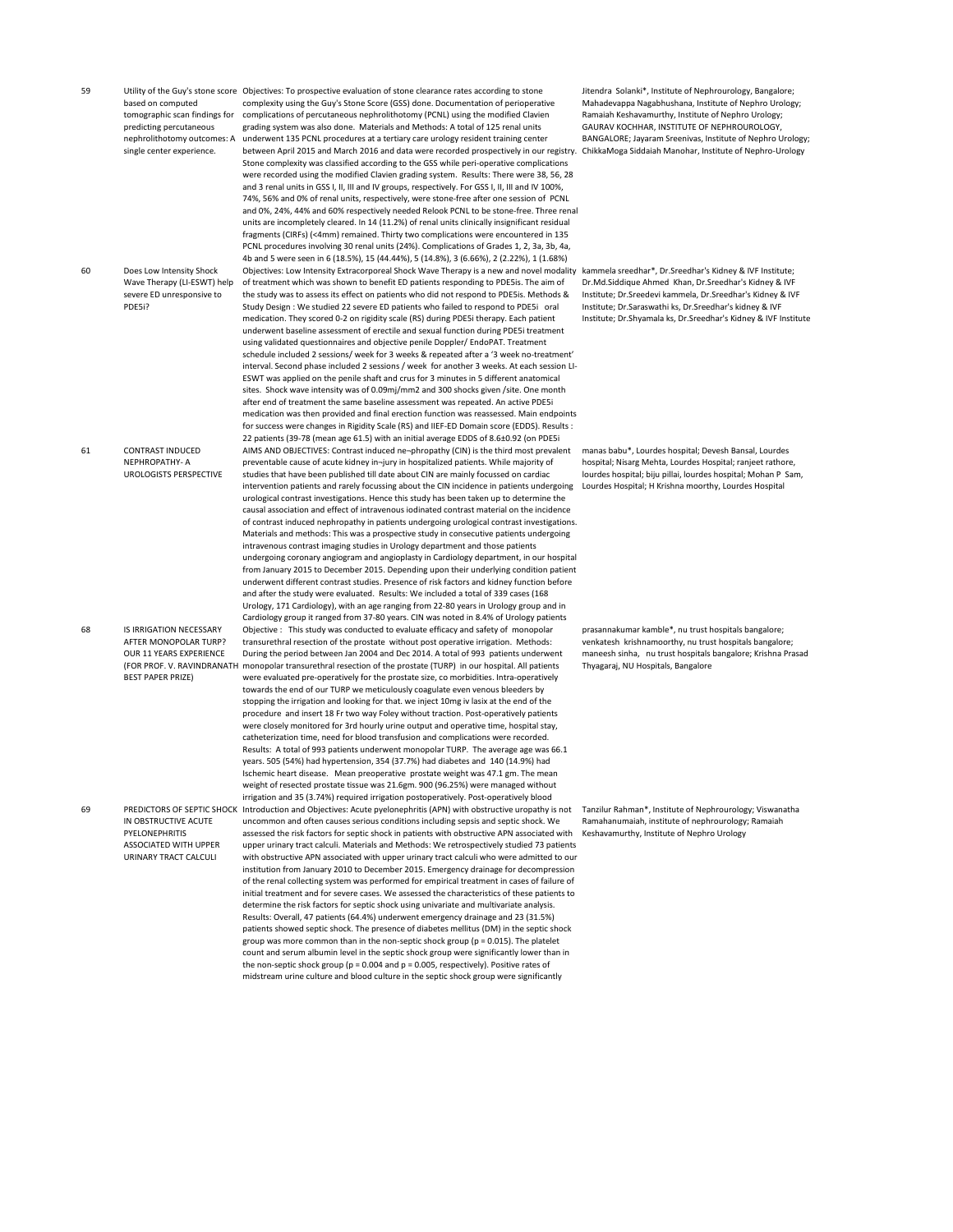Double Faced Buccal Mucosal Graft Urethroplsty For Near Obliterative Inflammatory Urethral Stricture: A Retrospective Study Comparing Two Different **Techniques** 

76

77 SAFETY AND EFFICACY OF FLUROSCOPIC GUIDED INSTILLATION OF POVIDONE IODINE WITH CONTRAST AGENT IN TREATMENT OF CHYLURIA

78 Surgery for retrocaval ureter/preureteric vena cava: an audit

79 ASSESSMENT OF EFFICACY OF MULTIPARAMETRIC MRLBY SCORING IN DETECTION OF CARCINOMA PROSTATE

80 CORRELATION BETWEEN THE VISUAL PROSTATE SYMPTOM SCORE AND INTERNATIONAL PROSTATE SYMPTOM SCORE IN PATIENTS WITH LOWER URINARY TRACT SYMPTOMS

Objective To compare the perioperative outcomes of two different techniques of double faced buccal mucosal graft (BMG) urethroplasty for near Obliterative inflammatory urethral stricture and to compare the results with historical controls that underwent two stage and one sided (dorsal/ventral) BMG urethroplasty for similar strictures. Materials and Methods Between August 2010 and October 2015, 455 patients who underwent BMG urethroplasty at our centre were retrospectively reviewed. Out of these 46 patients, who presented with near Obliterative urethral stricture of length more than 2 cm and underwent patch urethroplasty, using a dorsal plus a ventral, double BMG were included in this study. In addition 34 patients with similar urethral stricture who underwent 2 stage and one sided (dorsal/ventral) buccal graft urethroplasty were also included in the study for comparison of results in terms of complication and success rate. The patients were divided into three groups based on the operative technique; Group A with 24 patients, Enzo Palminteri technique (dorsal inlay with ventral onlay), Group B with 22 patients, Joel Gelman technique (dorsal onlay with ventral inlay) and Group C with 34 patients (two stage urethroplasty). Results Follow-up included voiding cystourethrogram and uroflowmetry at 3 months, 6 months and SOS, after surgery along with subsequent followup with AUA -SS. Failure was found to be in 2 patients 1 in each group (success 95.8% and 95.4% for group A and B respectively, and 100% after 1 urethrotomy). A success rate of 85.2 % was observed in group C as 5 patients had recurrent stricture. Conclusion The result of this study showed that both the techniques of double phase BMG urethroplasty are successful for management of near Obliterative stricture with lesser operative time and increased blood loss with ventral onlay technique and with improved success rate and AIMS AND OBJECTIVES To evaluate the safety and efficacy of instillation of combination of DHANASEKARAN DURAISAMY\*, MADRAS MEDICAL COLLEGE; povidone iodine with contrast agent as a sclerosant under fluoroscopic guidance for treatment of chyluria. To compare the results obtained with that of povidone iodine instillation without fluoroscopic guidance. MATERIALS AND METHODS A prospective comparative study was done including 43 patients diagnosed to have chyluria in Institute of Urology, Madras Medical College, Chennai from March 2014 to Feb 2016. 0f the 43 patients, 20 patients were treated with fluroscopic guided instillation of 0.2% povidone iodine combined with a contrast agent (study group). Instillation was done using a 5 fr ureteric catheter placed in pelvis. Fluoroscopy was used to evaluate complete filling of pelvicalyceal system and sclerosant was instilled until blunting of fornices were seen. Sclerosing agent was kept in the system for 5 minutes and then ureteric catheter was withdrawn. Rest 23 patients were treated with instillation of 0.2% povidone iodine alone (control group). Procedure was done in a similar manner, without using fluoroscopy. Patients were followed every 3 weeks with ether test and cystoscopy for 6 months. RESULTS Immediate clearance was noted in 95 % (19 of 20 patients) in study group Introduction: Retro caval ureter, or pre ureteral vena cava, often requires surgical correction to relieve the obstruction and preserve renal function. We present our experience in the management of 27 such cases, encountered in the last 10 years. Material and methods: Cases diagnosed with retrocaval ureters and managed from January 2005 till April 2016, were included. The patient information was obtained from the hospital electronic database. Results: A total of 27 cases were diagnosed and operated upon during this period. All of these were type one. More than half were males. The median age of presentation was 32 years (range 13-52), with 62% patients being symptomatic with pain. Two presented with urosepsis secondary to the right hydronephrosis. Both these patients required prior drainage procedures elsewhere (PCN and DJ stenting respectively) prior to referral. IVU was the most common investigation for diagnosis. Retrograde pyelography was required for diagnosis in one patient. Sixteen 16 (59%) underwent trans-peritoneal laparoscopic ureterouretostomy, and one retroperitoneoscopy. All 27 were stented. Stasis calculi were present in 3 patients. Two were removed intra operatively (laparoscopically), and one required an additional AIM & OBJECTIVES The aim of this study is to find out the "Efficacy of Multi-parametric CORRELATION WITH GLEASON with Gleason scoring" among men with prostate-specific antigen (PSA) levels between 4 to KALIYAPERUMAL, INSTITUTE OF UROLOGY MMC; saravanan MRI as a noninvasive diagnostic investigation in carcinoma prostate and its correlation 10 ng/ml (Diagnostic Grey zone) and with a normal digital rectal examination. MATERIALS AND METHODS "Assessment of Efficacy of Multiparametric MRI by correlation with Gleason Scoring in Detection of Carcinoma Prostate" among men with prostate-specific antigen (PSA) levels between 4 to 10 ng/ml (Diagnostic Grey zone) and with a normal digital rectal examination (DRE). Study Period:September 2014 to April 2016 Type of Study:Prospective institution-based study CONCLUSION Based on the findings of this study, it can be concluded that multiparametric MRI of prostate for patients with grey zone PSA and normal DRE is an invaluable, non-invasive and feasible option to detect carcinoma prostate with a high sensitivity and specificity besides high predictive values and can help in identifying patients in need of biopsy and also helps in targeted biopsy and characterizing the extent and aggressiveness of the prostate cancer. RESULTS: The age of the patients in the current study ranged from 51 to 81 years, with a mean age of 66.76  $\pm$  INTRODUCTION: One of the most common disease affecting elderly males is benign prostatic hyperplasia. To assess the LUTS severity various scoring systems has been used.Though IPSS scoring system is accepted by WHO and in use worldwide it has many disadvantages. MATERIALS AND METHODS: This study is done in Institute of Urology,Madras medical college, Chennai. Duration of study is one year from February 2015 to January 2016. In our study 150 patients presented with LUTS dueto BPH were included. All patients are requested to fill the IPSS questionnaire consisting of 8 questions and the VPSS questionnaire consisting of 4 pictograms regarding frequency,nocturia,streamof urine and quality of life. Peak (Qmax) and average (Qave) urinary flow rates, are measured.The same questionnaire will be repeated after surgery. RESULTS: We found that both VPSS and IPSS scoring system are in good correlation with each other both before and after treatment. They are found to be in good agreement with Qmax and with QoL index also.95% of our patients felt that VPSS scoring system is simpler and easy to fill than IPSS questioner.We found that fewer patients (4% Vs 30%) required assistance to complete VPSS than IPSSand it is less time consuming(254sec Vs 478sec) CONCLUSION: In our study we found that VPSS scoring system is comparable with IPSS

Kuldeep Aggarwal\*, M S Ramaiah Medical College; Tarun Javali, M S Ramaiah Medical College; H.K. Nagaraj, M S Ramaiah Medical College; S.M.L. Prakash Babu, M S Ramaiah Medical College; Arjun Nagaraj, M S Ramaiah Medical College

saraswathi sattanathan, institute of urology mmc; hemalatha rajkumar, institute of urology mmc; vezhaventhan ganesan, institute of urology mmc; karunamoorthy ramaraju, institute of urology mmc; prakash javankula bakthavathsala rao, institute of urology mmc; ilamparuthi chennakrishnan, institute of urology

Partho Mukherjee\*, Christian Medical College, Vellore; Chandrasingh J, Christian Medical College, Vellore; Santosh Kumar, Christian Medical College, Vellore; Nitin Kekre, Christian Medical College, Vellore; Antony Devasia, Christian Medical College, Vellore

vijayasankar subramaneyan\*, MADRAS MEDICAL COLLEGE; sivabalan jeyaraj, institute of urology mmc; SUBRAMANIYAN periakaruppan, institute of urology mmc; muthulatha navaneetha krishnan, institute of urology mmc

Karthik Rajan\*, Madras Medical College; hemalatha rajkumar, institute of urology mmc; vezhaventhan ganesan, institute of urology mmc; prakash javankula bakthavathsala rao, institute of urology mmc; ilamparuthi chennakrishnan, institute of urology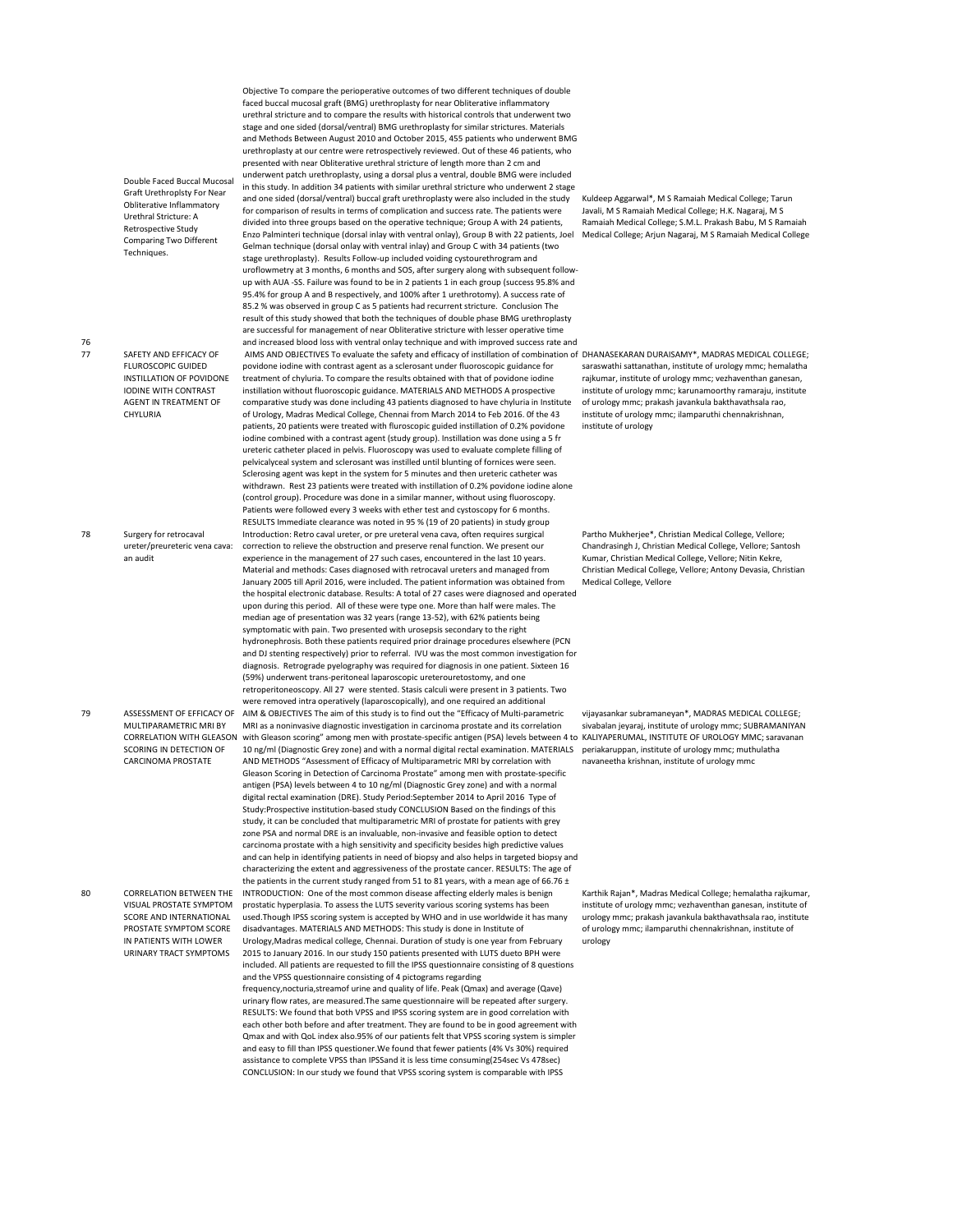82 Quality of life in patients undergoing percutaneous nephrolithotomy: a prospective study

- factor in natients with carcinoma
- Diuretics During Extracorporeal Shockwave Lithotripsy To Improve Clearance Rate Of Lower Calyceal Stones
- 87 COMPARISON OF RETROGRADE INTRA RENAL SURGERY AND PERCUTANEOUS NEPHROLITHOTOMY FOR THE MANAGEMENT OF LOWER POLE RENAL STONES

88 Evaluation of TWIST score in patients presenting with acute scrotum

Aims and objectives: Percutaneous nephrolithomy (PCNL) is an established treatment option for complex renal stones with large stone burden. The advantages and safety of PCNL have been proved but literature regarding its impact on quality of life (QoL) is scant. We investigate QoL in patients undergoing PCNL. Methodology: Preoperative and postoperative QoL was assessed in 75 patients undergoing PCNL in the Department of Urology of a tertiary urology referral centre and was compared with that of asymptomatic Institute of Nephro Urology; Ramaiah Keshavamurthy, healthy volunteers accompanying patients. Health related quality of life was evaluated by Institute of Nephro Urology short form-36 (SF-36) questionnaire preoperatively and at 6 months and 1 year after PCNL. Independent samples and paired 't' test as appropria1te were used, taking clinical relevance of subscales into account. Results: Baseline scores of all subscales were lower in PCNL patients when compared to that of healthy volunteers (p<0.05). At 6 months, SF-36 scores showed statistically significant improvement in physical health (p=0.012), role physical (p=0.003), bodily pain (p=0.000), and mental health (p=0.032) subscales when compared to preoperative scores. Patients perceived clinical benefit in subscales of bodily pain [effect size (ES) 0.67, minimally clinically important difference (MCID) = 0.54] and 84 PreoperativePlasma fibrinogen Introduction: UTUC is a rare urological malignancy which can be treated by Radical level – An emerging progonstic NephroUreterectomy with bladder cuff excision. The prognosis of this tumor is poor and localised upper tract urothelial study we analysed the prognostic value of it. Methods; A total of 54 patients who affected by various factors.one among them is preoperative plasma fibrinogen level.in our underwent radical nephoureterectomy for UTUC were included in this study. The pre operative plasma fibrinogen levels and other clinicopathological variables were analysed. Results: 7 patients developed recurrence of tumor and 5 died of it during mean follow-up institute of urology period of 37 months. By multi-variate analysis we found that preoperative plasma fibrinogen level of > 450mg/dl was an independent risk factor for tumor reccurence and cancer specific survival. Our evaluation shows patients with preoperative plasma fibrinogen level of >450mg/dl experienced high recurrence of tumor,low cancer-specific survival rate,advanced disease ( >pT3) and positive lymphovascular invasion insurgical specimen. Conclusion: Preoperative elevated plasma fibrinogen level is an independent prognostic factor which is associated with poor survival in UTUC patients.Because of its low cost and wide spread availability it is surely a useful biomarker.

85 Role Of Inversion Therapy And Introduction: Extracorporeal shock wave lithotripsy is the preferred modality of treatment Prabhu Kalidas\*, Madras Medical College; Antan Uresh Kumar, for most renal stones of size up to 2cm. However its effectiveness for the management of Madras Medical college; Harry Santhaseelan, Madras MEDICAL lowercalyceal stones is questionable due to its high rate of residual fragments. Aims and Objectives: To combine Trendenlenburg Positioning of Patient and Intra Procedural Forced Diuresis during Shock Wave Lithotripsy to improve stone clearance rate for lower calyceal stones and to compare the results obtained with that of Standard Supine SWL for lower calyceal stones. Materials and Methods: This is a Retropective and Prospective study conducted in the Institute of Urology from February 2015 to January 2016. All patients presented with isolated lower pole renal calculi of size between 5- 20mm were registered. Total number of patients included are 165. Group A, comprising 62 patients who underwent ESWL with inversion therapy and intra-procedural diuresis and Group B, comprising 56 patients, who underwent standard Supine ESWL. Observation and results: Both groups were comparable in terms of Demography and Stone Characteristics. Based on number of sessions for ESWL, there is a significant increase in number of third session required in Group B. Regarding treatment success, Introduction The primary lines of treatment for urinary stones are, Extracorporeal shockwave lithotripsy, Percutaneous nephrolithotomy, Retrograde intraRenal surgery and Ureteroscopic lithotripsy. The treatment of patients with lower pole stones, however, differs from that of upper pole and middle calyceal calculi .Because the lower pole is the most dependent portion and is difficult to acces stones in the lower pole. The best treatment option in the management of lower pole calculi is still a dilemma . Aim To compare the efficacy and safety of RIRS and PCNL in the management of lower pole renal stones of 2- 3 cm. Materials And Methods This is a Retrospective and prospective study conducted at Institute of Urology , Rajiv Gandhi Government General Hospital Chennai, between Jan 2015 – Jan 2016. 50 Patients presented with isolated lower pole renal stone, of size 2 -3 cm within age group 20 – 60yrs were enrolled in the study . Results The mean duration of procedure in the RIRS group was 75.68 minutes and it was significantly higher than that of the PCNL group who had a mean duration of 58.36 minutes. The presence of residual calculi in the RIRS group was 32% (SFR 68%)and the PCNL group was 8%(SFR 92%) .The presence of post operative pain had significantly increased the duration of hospital Introduction- Testicular torsion is a surgical emergency requiring prompt intervention to prevent testicular loss. Surgical exploration is recommended in high clinical suspicion. Colour Doppler is considered investigation of choice, but it may delay treatment. Barbosa et al created TWIST score based on clinical parameters. We evaluated this score in our population. Materials and methods- We retrospectively calculated TWIST score in patients of acute scrotum admitted to our institute. Patients without complete TWIST score were excluded from the study. The scoring system consisted of testicular swelling (2 points), hard testicle (2), absent cremasteric reflex (1), nausea/vomiting (1) and high riding testis (1). Statistical analysis was done to evaluate validity of scores. Results- Total 118 patients were included in the study, out of which 45 patients had testicular torsion. Mean age of patients was 16.6 years in testicular torsion patients and 15.2 years in other patients. Cut-off for low risk and high risk patients was 2 and 5 respectively. 50.0%, 26.2% and 23.8% patients were present in low, intermediate and high risk groups. NPV of TWIST score for low risk patients was 96.61%, while PPV for high risk patients was 92.86%. Conclusions- TWIST score has high predictive value and can be used for clinical diagnosis

GAURAV KOCHHAR\*, INSTITUTE OF NEPHROUROLOGY, BANGALORE; KARTHIKEYAN V.S., INSTITUTE OF NEPHROUROLOGY, BANGALORE; ChikkaMoga Siddaiah Manohar, Institute of Nephro-Urology; Jayaram Sreenivas, Institute of Nephro Urology; Mahadevappa Nagabhushana,

ramesh arumugam\*, MADRAS MEDICAL COLLEGE,CHENNAI; saraswathi sattanathan, institute of urology mmc; hemalatha rajkumar, institute of urology mmc; vezhaventhan ganesan, institute of urology mmc; karunamoorthy ramaraju, institute of urology mmc; prakash javankula bakthavathsala rao, institute of urology mmc; ilamparuthi chennakrishnan,

cOLLEGE; Balasubramaniam Ramu, Madras Medical College; Chengalvarayan Gopal, Madras medical College; govindarajan periasamy, institute of urology mmc

suresh durairaj\*, institute of urology; muthulatha navaneetha krishnan, institute of urology mmc; govindarajan periasamy, institute of urology mmc; ilamparuthi chennakrishnan, institute of urology; saravanan periakaruppan, institute of urology mmc; subramaniyan kaliyaperumal, institute of urology mmc

Avneet Gupta\*, Institute of Nephrourology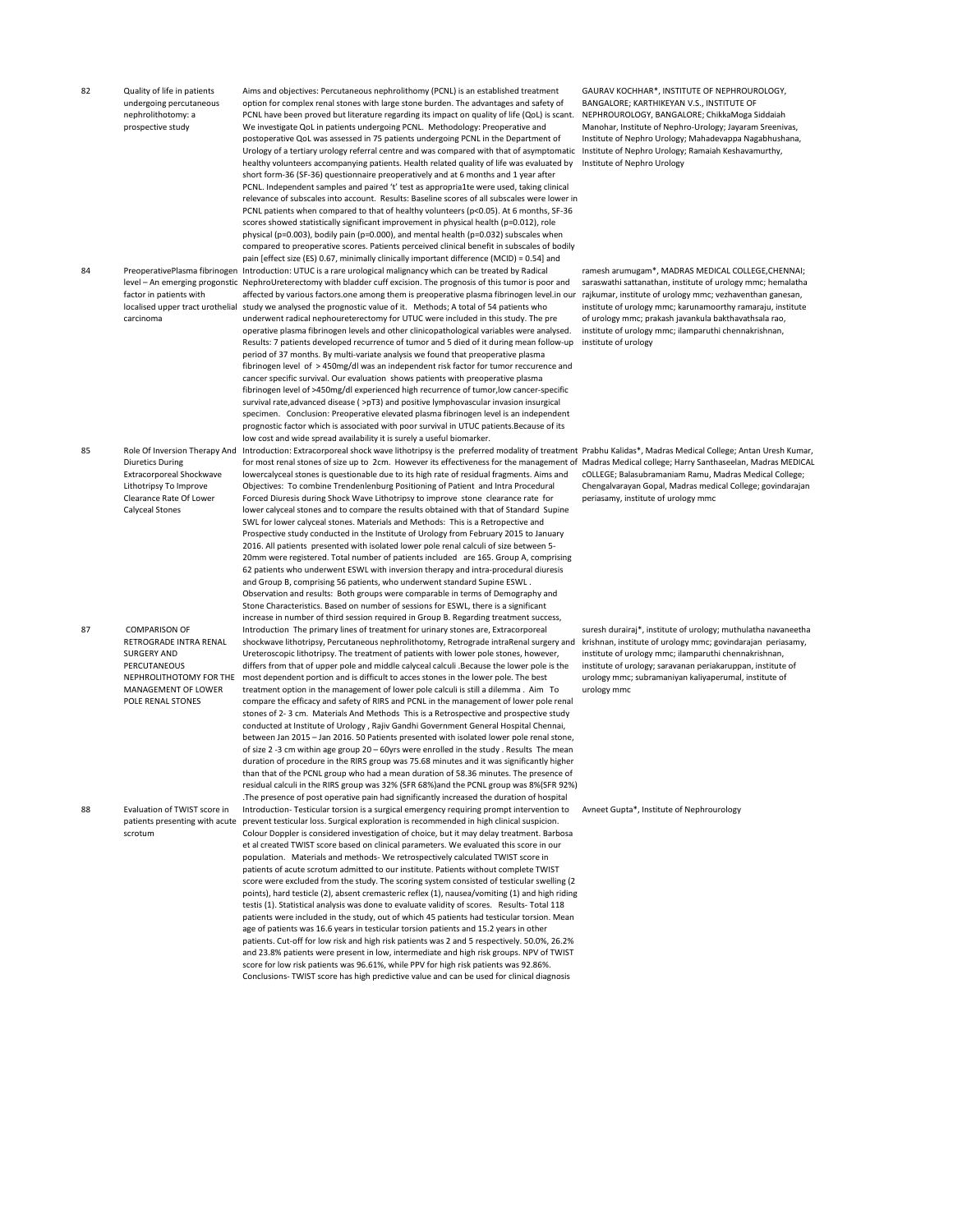89 Pain management in Emergency Room: Urology perspective

- 94 EVALUATION OF S.T.O.N.E. NEPHROLITHOMETRY SCORING IN PREDICTING OUTCOMES OF **PERCUTANEOUS** NEPHROLITHOTOMY
- 100 Safety and efficacy of sixty degree oblique lateral (SOL) position for percutaneous nephrolithotomy

103 The role of high vaginal swab culture as an adjunct to urine culture in the evaluation women with UTI like symptoms.

104 Simultaneous percutaneous cystolithotripsy and TURP for BPH with secondary bladder calculi: Point of Technique and Single Centre Experience

Introduction: In the Emergency room (ER), pain is almost ubiquitous. The truth is, the vast VINOD KUMAR P\*, NU Hospitals; Krishna Prasad Thyagaraj, NU majority of patients coming to emergency room with pain are not "drug-seekers," but seekers of pain relief. Review of emergency department pain management practices demonstrates inconsistency and inadequacy of pain management groups. Our idea was to bangalore develop an effective clinical pathway to assess and treat pain, the objective being relief of pain within 20 minutes of arrival to our emergency room. Materials and Methods: It is a Prospective study. 300 patients who visited emergency room with ureteric colic were included in the study. Pain score was calculated using the Wong Baker pain scale. First analgesic was administered and pain score was reassessed after 10 minutes. If pain score was more than 4 after 10 minutes, a second analgesic was used. Third analgesic was offered to patients having persisting pain with a score of 4/10. Results: 229 patients received Diclofenac as the first analgesic, 43 patients received Pentazocine, 23 received Tramadol, 3 patients Paracetamol and 2 patients Drotin. 255 patients had relief of pain after the first analgesic with reduction of the pain score to average of 2/10. 45 patients who persisted to have pain received Pentazocine and one received Morphine as the Aim: To correlate S.T.O.N.E. Nephrolithometry Score and success after Percutaneous Nephrolithotomy(PCNL) .To correlate S.T.O.N.E. Nephrolithometry Score and complications after Percutaneous Nephrolithotomy (PCNL) Materials and Methods: A prospective and retrospective study conducted at Institute of Urology, Madras Medical College and Rajiv Gandhi Government General Hospital, Chennai, from January 2015 to December 2015. After obtaining informed consent, all patients who underwent PCNL were selected. Patient with prior treatment for renal calculi , Renal calculi suitable for other modalities of therapy, contraindications for PCNL, who didn't undergo Non Contrast CT in pre-op workup, age <18yrs, BMI >30 were excluded. From NCCT KUB, stone burden, tract length, presence or absence of Hydronephrosis, number of calyces involved and stone essence (density) were calculated. This was used to derive the STONE nephrolithometry score. Operative time, number of tracts dilated, length of hospital stay, postoperative complications and ancillary procedures for complete clearance of calculi were recorded. The data was statistically analyzed. Results: Complete stone clearance was possible in 147 cases in first session. All cases with score 6, 7 had complete clearance of the calculi . None of the patients with score of 11 or 12 had complete clearance. Mean score of Aims and Objectives: To report our technique of 60 degree oblique lateral position for percutaneous nephrolithotomy (PCNL) and compare its safety and efficacy with the traditional prone position for PCNL. Methodology: We reviewed our technique of 60 degree oblique lateral position PCNL in 10 patients and retrospectively compared the outcomes with 10 patients who had undergone PCNL in prone position at our center from June 2015 to March 2016. The outcomes studied were operation time, mean hemoglobin loss, postoperative complications and hospital stay. In 60o oblique lateral position PCNL, the patient was placed in lithotomy position and torso was tilted 60o to the contralateral side of stone removal. The lower limbs were adjusted so as to allow for cystoscopy and ureteric catheterization. Results: The 60 degree oblique lateral position PCNL group had shorter operation time when compared to the prone PCNL group. The mean hemoglobin loss, postoperative complications and hospital stay were similar in both groups. There was a perceived ease of patient positioning by the operating team members which was not objectively quantified. Conclusion: The 60 degree oblique lateral PCNL offers unique advantages over the conventional prone PCNL in terms of easier patient positioning and AIMS AND OBJECTIVE: Acute uncomplicated urinary tract infections (UTI) are common among women, affecting half of all women during their lifetime. Several historical features, symptoms, and signs have been associated with acute UTI and may be useful as diagnostic tests, allowing the clinician to estimate the probability of UTI in a patient after taking history and performing physical examination. Differentiating between vaginal infections and UTIs can be difficult because symptoms and signs commonly overlap.Our study aimed at evaluating the usefulness of urine culture and high vaginal swab(HVS) retrieved simultaneously in determining true prevalence of UTI. METHODOLOGY We prospectively evaluated 105 consecutive females who presented to our OPD in the past 3 months with clinical features suggestive of UTIs. The demographic data, history and physical examination, informed consent for sending culture & sensitivity of urine as well as HVS was obtained from all the patients.The reports of the culture & sensitivity study were then analysed with clinical and demographic data collected. RESULTS: Of the 210 samples (105 urine and 105 HVS) collected, 61 (29.04%)(20 urine and 41 HVS) had positive

microbial isolates while 149 (71.96%) had no isolates.The most common organism was E. Objective To describe our technique and analyse the outcomes of simultaneous percutaneous cystolithotripsy with transurethral resection of prostate for patients with benign prostatic hyperplasia complicated with large vesical calculi. Materials and

methods This was a retrospective analysis of 25 patients who underwent simultaneous percutaneous cystolithotripsy with transurethral resection of prostate between January 2012 and January 2016. Brief description of technique: Combined Antegrade and retrograde approach with 2 surgeons and 2 endoscopic monitors. 28 Fr. Amplatz sheath was inserted percutaneously into the bladder after sequential dilatation under cystoscopic guidance. Percutaneous cystolithotripsy with nephroscope and pneumatic lithoclast was then performed simultaneously along with monopolar resection of prostate. Pre-

operative parameters reviewed included the patient's symptoms, IPSS score, uroflometry pattern, the prostate volume and stone burden on ultrasound abdomen and pelvis. The operative details' including operative time and blood loss was analysed. Post op parameters including the duration of irrigation, time for catheter removal, length of hospital stay and complications were analysed. Results The mean age of the patients was

Hospitals, Bangalore; maneesh sinha, nu trust hospitals bangalore; venkatesh krishnamoorthy, nu trust hospitals

PRADEEPKUMAR K\*, INSTITUTE OF UROLOGY; Antan Uresh Kumar, Madras Medical college; Balasubramaniam Ramu, Madras Medical College; Harry Santhaseelan, Madras MEDICAL cOLLEGE; Chengalvarayan Gopal, Madras medical College; govindarajan periasamy, institute of urology mmc

Raguram Ganesamoni\*, Advanced Uro Center, Nagercoil, Tamil Nadu, India; L Jeslin, Advanced Uro Center; Soundarya Ramanatha Pandian, Advanced Uro Center

RAKESH B. H\*, Kasturba Medical College, Mangalauru; SANMAN K. N, Kasturba Medical College, Mangaluru; RAJESH KUMAR REDDY ADAPALA, Kasturba Medical College, Mangaluru; LAXMAN PRABHU G. G, Kasturba Medical College, Mangaluru; HIMA NAMBIAR, Kasturba Medical College, Mangaluru; APARNA PERI, Kasturba Medical College, Mangaluru; PHILOMENA D'SOUZA, Kasturba Medical College Hospital, Mangaluru

Arvind Nayak\*, MSRMC; H.K. Nagaraj, M S Ramaiah Medical College; Tarun Javali, M S Ramaiah Medical College; S.M.L. Prakash Babu, M S Ramaiah Medical College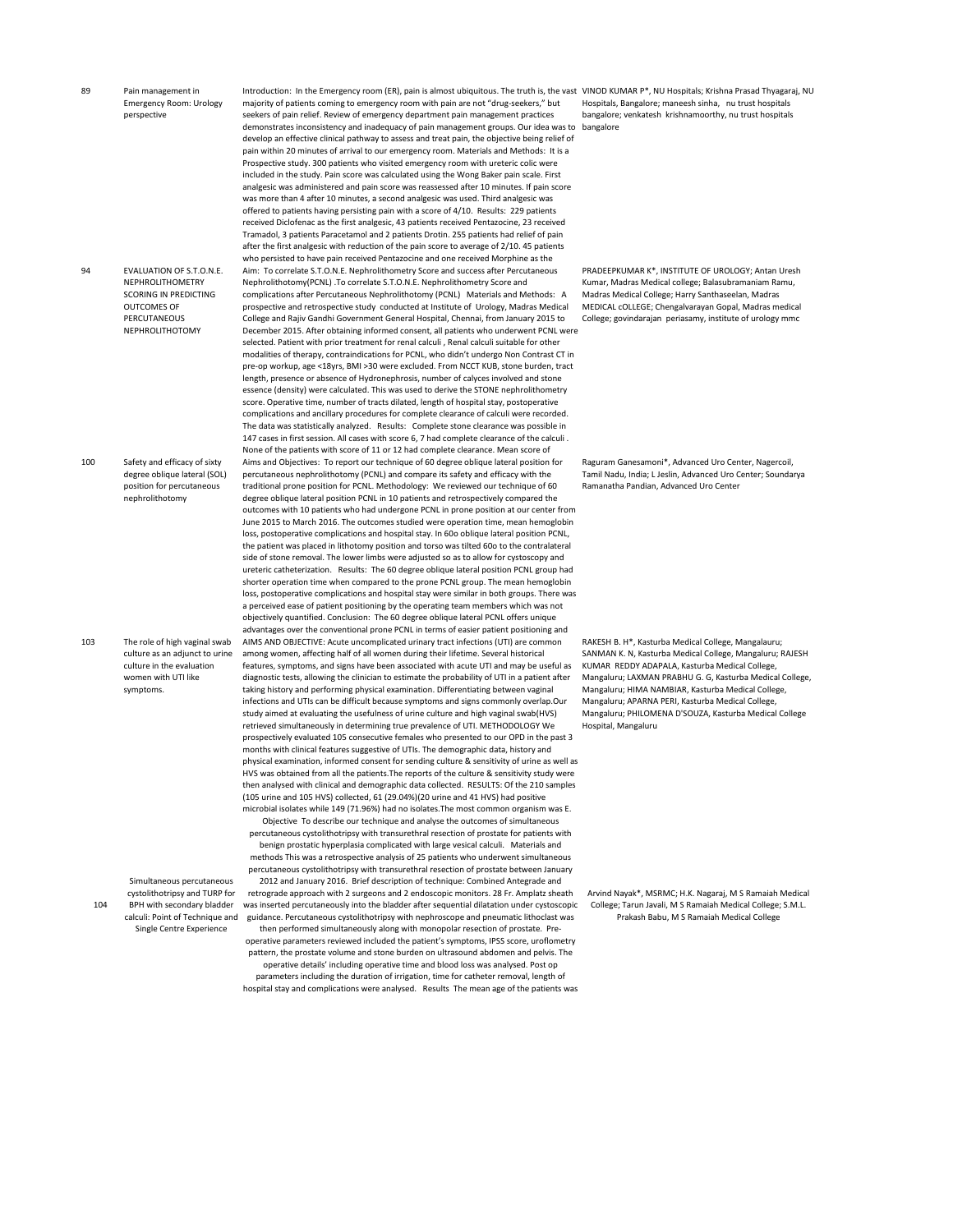107 SEXUAL OUTCOME IN PRIAPISM PATIENTS - A LONGTERM FOLLOW UP STUDY

- 111 RISK FACTORS FOR POST **PERCUTANEOUS** NEPHROLITHOTOMY BLEED REQUIRING ANGIO-EMBOLIZATION
- 112 METASTASES OF RENAL CELL CARCINOMA TO THE CONTRALATERAL ADRENAL GLAND MANAGED BY LAPAROSCOPIC ADRENALECTOMY
- 116 LAPAROSCOPIC PYELOPLASTY IN CHILDREN WITH UPJ OBSTRUCTION ASSOCIATED WITH CROSSING RENAL VESSELS

117 OUTCOMES OF PERCUTANEOUS **EXPERIENCE** 

Aims and Objective: Priapism is an urological emergency requiring prompt evaluation and Sharanabasappa Rudrawadi\*, INSTITUTE OF appropriate management to maximize erectile functional outcomes. We present our experience in management and the sexual outcome of priapism patients at our institute. Manohar, Institute of Nephro-Urology; Ramaiah Methodology: During 2007-2015, 25 patients were treated for ischemic priapism and 22 Keshavamurthy, Institute of Nephro Urology; Maregowda patients followed up. Data on demographics, etiology, clinical profile and management was assessed. Erectile function was evaluated using International Index of Erectile function-Nagabhushana, Institute of Nephro Urology; Jayaram 5 questionnaire at admission and postoperatively at follow up. Results: Mean age was 34.18 years. Duration of painful erection ranged from 7-170 hours. Seven patients each had intracavernous papaverine injection and idiopathic etiology, 6 had chronic myeloid leukemia and 2 had sickle cell anemia. Four patients achieved complete detumesecence with needle aspiration and normal saline irrigation, 5 needed adrenaline irrigation and 13 patients needed shunt surgery. After needle aspiration, 2 patients achieved normal erection and 2 patients had mild erectile dysfunction(ED). With adrenaline, 3 patients achieved normal erection and 2 had Moderate ED. With shunt surgery,4 patients had normal erection and 2 patients each had Mild ED, mild to moderate ED, moderate ED,3 Introduction & Objective: Percutaneous nephrolithotomy (PCNL) is an established procedure for the management of large and complex renal calculi. Severe post operative bleeding which require blood transfusion and angio-embolisation is a major concern in cases undergoing PCNL. This study aims to identify the risk factors associated with post PCNL severe bleeding in cases that required blood transfusion and angiographic renal embolization. Methods: Case records of 4706 PCNL procedures done between January 2006 to March 2016 were retrospectively reviewed. All the details including the stone burden, location of stone, site of puncture, number of tracts, Amplatz size, duration of procedure, degree of hydronephrosis and patient characteristics like age, gender, hypertension, diabetes mellitus and renal failure were noted. Data was then compared between PCNL procedures which had severe post PCNL bleed (30) and total number of PCNL procedures (4706). Chi square univariate and regression multivariate analyses were used to analyze the results. Results: Out of 4706 PCNL procedures, 30 cases (0.63%) required angiographic embolization for severe bleeding. Among these patients, 26 (86.66%) were males and 4 (13.33%) were females with the mean age of 48.63± 13.75 Introduction: Renal cell carcinoma (RCC) is the most lethal urological cancer. It is estimated that one thirds of the patients with localized cancer will develop distant metastasis after radical treatment. Adrenal metastasis of RCC are relatively rare. Contralateral adrenal metastasis are uncommon. It is well-known that some patients with isolated metastasis may benefit from surgical treatment. Since it was first described, laparoscopic adrenalectomy has become the gold standard for the surgical treatment of most adrenal conditions. We report our experience with laparoscopic management of contralateral, metachronous adrenal metastases from RCC. Materials & Methods: Patients undergoing radical/partial nephrectomy for RCC were prospectively followed and evaluated regularly for general health status, local recurrence of tumor and distant metastases. Patients identified to have had adrenal lesion/mass during the follow-up period were evaluated in detail both with imaging as well as endocrinal evaluation for assessment of functional status of these lesions. All these patients underwent laparoscopic adrenalectomy under general anaesthesia. Results: During the study period Jan 2006 Dec 2015, 8 patients (7 male and 1 female) with a mean age of 57.8 years underwent Introduction: Ureteropelvic junction obstruction (UPJO) is usually intrinsic, however 15%- Ranjeet Patil\*, KLES KIDNEY FOUNDATION; Rajendra Nerli, 52% may be associated with crossing renal/lower pole vessels. Crossing vessels are usually KLES Kidney Foundation, Belgaum; Prasad Magdum, KLES located anterior to the UPJ. Investigators have demonstrated that the presence of crossing KIDNEY FOUNDATION; Amey Pathade, KLES KIDNEY vessels decreased the success rate of antegrade endopyelotomy. We prospectively reviewed our series of laparoscopic pyeloplasty in children and analyzed as to whether crossing vessels affected the morbidity and outcome. Materials & Methods: Children < 18 years of age undergoing laparoscopic pyeloplasty for UPJO were prospectively included in the study. Pyeloplasty was performed anterior to the vessels and the anastomosis was placed adequately distal to the crossing vessel. Post-operatively the urinary catheter was removed after 48 hrs. Children were followed up in the post-operative period for urinary tract infection and a DTPA renogram was performed after 3 months in all. Results: Twenty (15.74 %) children had crossing renal/lower pole vessels associated with UPJO. In three of these children the crossing vessels were the main renal vessels, whereas in the remaining 17 children, the crossing vessels were the lower polar vessels. The mean age of these children was 11.0±3.37 years. The mean operating time was 96.15±12.54 mins as OBJECTIVES:-This study aims to evaluate the outcomes of percutaneous nephrolithotomy shivcharan navriya\*, Institute of nephro urology,bangalore; NEPHROLITHOTOMY IN HORSE patients with horse shoe kidney who underwent PCNL at our institute between Jan 2011 SHOE KIDNEY : SINGLE CENTRE to March 2016. We collected demographic, clinical and perioperative data. Outcomes in patients with horse shoe kidney. METHODS:- We retrospectively reviewed data of 9 were analysed in the form of stone free rates and complications graded by modified clavien classification. RESULTS:- Patients with mean age of 37.4 ± 15.1 years(range 10-57 years) and male to female ratio of 1.2 had a mean stone size of 1.9 ± 0.3 cm (range 1.6-2.5 cm).The stones were located in renal pelvis, upper calyx and lower calyx in 6(66.6%), 2 (22.2%) and 1(11.1%) patients respectively. Upper and mid calyces were accessed in 7 (77.7%) and 2(22.2%) patients respectively. All patients had single tract access. Mean operative time was  $83.3 \pm 25.9$  min and mean hospital stay was  $3.4 \pm 1.2$  days . Complete stone clearance was achieved in 8 patients (88.8%). One patient underwent re-look PCNL via the same tract. Tubeless PCNL was done in 4 (44.4%) patients with similar outcom Complications were seen in 2 patients with modified clavien grades of 1 and 3A . CONCLUSIONS:- Percutaneous nephrolithotomy is safe and effective with excellent

NEPHROUROLOGY BANGALORE; ChikkaMoga Siddaiah Shivalingaiah, Institue of Nephrourology; Mahadevappa Sreenivas, Institute of Nephro Urology

Aseem Kapadia\*, Kasturba Medical College; Arun Chawla, Kasturba Medical College; Zeeshan Hameed, Kasturba Medical College; Padmaraj Hegde, Kasturba Medical College; Joseph Thomas, Kasturba Medical College

Prasad Magdum\*, KLES KIDNEY FOUNDATION; Rajendra Nerli, KLES Kidney Foundation, Belgaum; Ranjeet Patil, KLES KIDNEY FOUNDATION; Shivagouda Patil, KLES KIDNEY FOUNDATION; Amey Pathade, KLES KIDNEY FOUNDATION

FOUNDATION; Shivagouda Patil, KLES KIDNEY FOUNDATION

sumit kumar, INU; Mahadevappa Nagabhushana, Institute of Nephro Urology; Ramaiah Keshavamurthy, Institute of Nephro Urology; Varinder Singh, INU,Bangalore; Neeraj Bhattarai, Institute of Nephro-Urology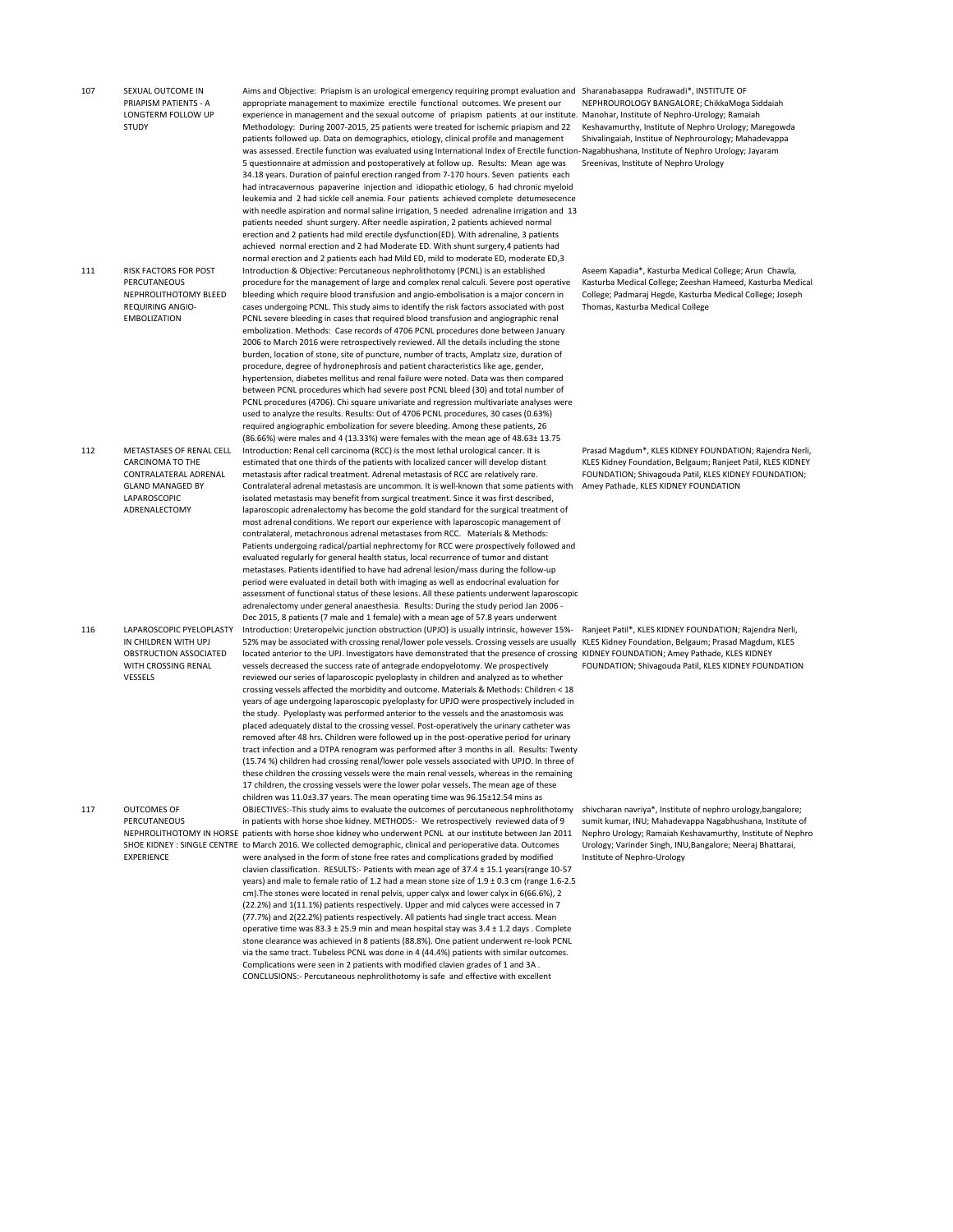124 Intravesical oxybutynin - an alternative option for treating catheter related bladder discomfort.

125 OUTCOMES FOLLOWING THE TREATMENT OF RELVIC ORGAN PROLAPSE

- 135 SUPRACOSTAL PUNCTURES FOR PCNL: FACTORS THAT PREDICT SAFETY, SUCCESS AND STONE FREE RATE IN STAGHORN AND NON-STAGHORN STONES – A SINGLE CENTRE EXPERIENCE AND REVIEW OF LITERATURE
- 136 5 YEAR RETROSPECTIVE OF RENAL TRAUMA AT A TERTIARY HOSPITAL

137 CALYCEAL DIVERTICULA WITH VARIED PRESENTATIONS

Introduction Catheter related bladder discomfort (CRBD) is one of the most distressing symptom occurring in patients who are on catheter for more than 48 hours. This study was therefore conducted to evaluate and compare the efficacy of oxybutynin oral and intravesical and oral solifenacin in treatment of catheter related bladder discomfort. Material and Methods This was a prospective study for 18 months. 204 consecutive patients, of either sex, undergoing elective surgery requiring urinary bladder catheterization were randomized into 3 equal groups of 68 each. Group O (oxybutynin) received oxybutynin 5 mg and Group S (solifenacin) received solifenacin 5mg orally twice a day and Group OI (intravesical oxybutynin) received oxybutynin 5 mg instilled in 30 ml NS intravesically. The bladder discomfort was assessed according to visual analogue scale (VAS) at 1, 6 and 24 hour after the administration of drugs . Correlation was done between all the study drugs with respect to their effect on the relief of pain due to bladder spasm. The side effects were also noted. Results- Out of 204 patient, relief of bladder spasm observed in intravesical oxybutynin was higher (87%) as compared to oral oxybutynin and oral solifenacin where it was 64% and 75% respectively (P<0.05). Reduction of severity of Objective To evaluate our outcomes following robotic sacrocolpopexy in the treatment of ROBOTIC SACROCOLPOPEXY IN pelvic organ prolapse. Methods We performed a prospective analysis on 40 consecutive patients from 2012 to 2016 with symptomatic vaginal prolapse that underwent robotic sacrocolpopexy at our instituition. All surgeries were performed by a single surgeon. We performed a transperitoneal four-trocar technique with the Da Vinci robotic system using a custom made Y-Shaped polypropylene meshes for fixation to the sacral promontory. The primary outcome was recurrence; secondary outcomes included operating room time, blood loss, conversion to open surgery, complications and length of stay. Results The median age at surgery was 67 years (range 59–74 years) and median follow up was 14 months (range 3–36 months). All surgeries were completed through the robotic approach. Median operative time was 190 mins (range, 100–240 mins). Mean blood loss was estimated to be 32.5 ml (range, 22 – 79 ml). Mean hospital stay was 4 days. There was no mortality and no specific morbidity due to the robotic approach. Two patients had bladder injury which was recognised and repaired intraoperatively. Four patients developed stress urinary incontinence following the procedure and underwent a transobturator tape insertion (TVT-O) on follow-up. There were no mesh erosions in our patients. There was INTRODUCTION: Supra costal PCNL has now become an established standard of care in patients with renal stone disease, in terms of morbidity, stone clearance, overall duration of hospital stay and shorter convalescence period. OBJECTIVE: To report a single centre experience on factors that predicts safety, success and stone free rate of Supracostal puncture for PCNL in staghorn and non-staghorn stones Methods: About 376 patients underwent PCNL for renal stones. Ninety two (n=92) of them needed Supra costal puncture. All patients were subdivided into groups 1 and 2 based on the size, location of the stone and the stone burden. In all, 132 tracts were established. Results: About 83% of patients achieved a complete stone free rate after initial PCNL. Stones more than 3cm were found to be associated with significant residual stones. Radio opacity under image intensifier also had a significant impact on the ultimate stone free status. About 23% of those (n=5/22) who needed longer duration of surgery had a clinically significant residual stones, needing ancillary procedures. Fifteen patients (16%) had complications related to the procedure, of which 13 were in group 1 (87%). The high percentage of complications in patients with larger stone burden has been found to be statistically significant. In about Introduction: The incidence of renal trauma is 1-5% of all trauma cases, caused mainly by OVERVIEW OF MANAGEMENT blunt and penetrating injuries. We present our 5-year experience in the management of renal trauma. Objectives: To assess the severity and AAST grade of injury based on mode of injury. The outcome of conservative and surgical management of renal injuries were analysed in terms of complications and renal function. Methods: From January 2011 to December 2015, 59 patients of renal injury were reviewed.58 (98.3%) of the injuries were caused by blunt trauma, 1(1.7%) by stab wound. Evaluation was by CECT scan to stage the injury based on AAST scoring and patients classified into group 1 having renal injuries of with grade I-III (n=34) and group 2 with grade IV, V and penetrating injuries (n=25). Follow up evaluation was by clinical examination and by imaging. The significance of difference between two patient groups was assessed statistically by Chi-square test. Results: There were 53 males and 6 females in the age group of 11-70 years .Flank pain (44/59; 74.6%) and hematuria (44/ 59; 74.6%) were the common presentation. 37(62.7%) had associated non renal injuries. In group 2, 15 (60%) presented with h/o RTA, 9(36%) was due to fall from height, and 1 (4%) due to stab injury. In group1, all were managed conservatively Introduction: Calyceal diverticula are rare outpouchings of the upper collecting system that likely have a congenital origin. Stones are found in up to 50% of calyceal diverticula Objective: We aim to report three different management strategies for calyceal diverticula with variegated presentations. Methods: We are presenting five cases of calyceal diverticulum, presented with variegated symptoms like loin pain, acute colic & calculuria. Four patients presented with calculi in the diverticulum, of which one patient had a spontaneous rupture of the diverticulum and presented with steinstrasse. Three patients were managed by Percutaneous approach .The patient with steinstrasse was managed by Ureteroscopy and LASER ablation. One patient with large diverticulum was managed by open diverticulectomy. All patients are doing well on follow up. Results: Over a period of two years we had five case in our unit which were managed by percutaneous approach, Ureteroscopy and Open surgery Conclusion: Calyceal diverticulum is rare and can present with variegated symptoms. Calyceal diverticulum can present with stones in up to 50 present of cases, 96% of patients present with stones. Management can be by ureteroscopic, percutaneous or surgical methods

Devesh Bansal\*, Lourdes hospital; manas babu, Lourdes hospital; Nisarg Mehta, Lourdes Hospital; ranjeet rathore, lourdes hospital; biju pillai, lourdes hospital; H Krishna moorthy, Lourdes Hospital

Brendan Dias\*, Manipal Hospital; Deepak Dubey, Manipal Hospital

YOGESHWARAN KALEESWARAN\*, SRI RAMACHANDRA UNIVERSITY; SRIRAM K, SRI RAMACHANDRA UNIVERSITY; HARIHARASUDHAN SEKAR, SRI RAMACHANDRA UNIVERSITY; natarajan k, SRMC , Porur; venkat ramanan, SRMC , Porur

avinash odugoudar\*, KMC, MANIPAL; Arun Chawla, Kasturba Medical College; Zeeshan Hameed, Kasturba Medical College; vishal ratkal, kmc,manipal

SIBI CHAKRAVARTHI\*, SRI RAMACHANDRA UNIVERSITY; natarajan k, SRMC , Porur; chandru arasu, SRI RAMACHANDRA **UNIVERSITY**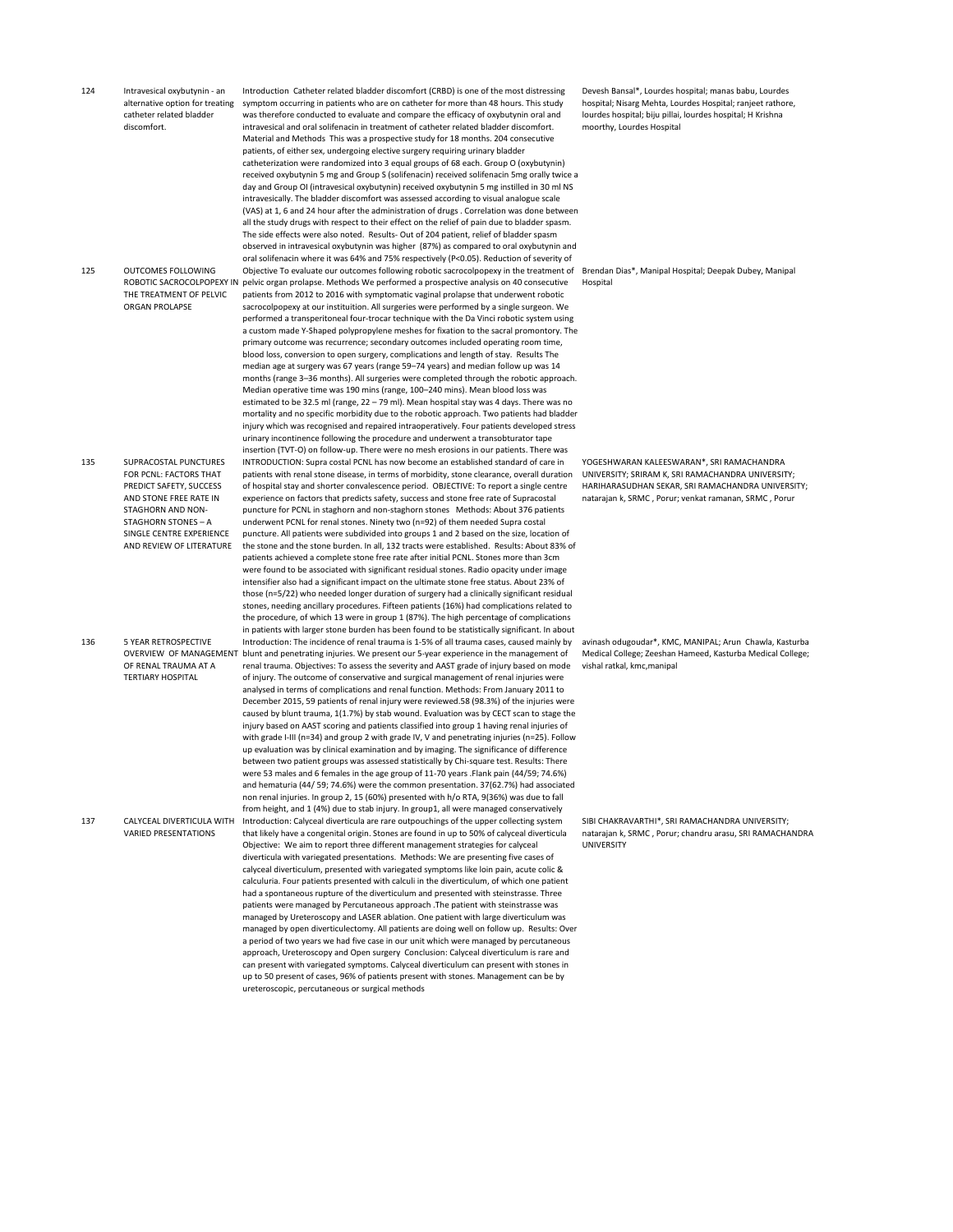139 A study on the role of Fine needle aspiration cytology of testes in azoospermia

142 RARE MANIFESTATIONS OF GENITO URINARY TUBERCULOSIS

- 145 COMPARISON OF IN PATIENT WITH BLADDER OUTLET OBSTRUCTION DUE MEDICAL COLLEGE AND RESERCH INSTITUTE
- 148 RENAL CELL CARCINOMA WITH INFERIOR VENA CAVA THROMBUS: MANAGEMENT AND PREDICTORS OF OUTCOME

Brescia-Cimino AV fistulas in heamodialysis patients.

 a) Introduction and Objective Male infertility is a common problem.Statistics reveal that Arun Kumar\*, Stanley medical college; Rajaraman T, Stanley 15 % of all marriage in future face the problem of infertility. A study of semen analysis and Medical College; Thiruvarul PV, Stanley Medical College; testicular biopsy was done in 42 azoospermic male.. The main aim of the study was to evaluate the cytological features of testicular FNAC in azoospermia and to study the correlation between cytological and histological diagnosis. b) Methods: All infertile men with two successive samples showing azoospermia attending the urology OPD from June 2014 to June2015 are included in the study. The patients are investigated with hormonal assays, scrotal USG in addition to routine investigation. Patients were then subjected to FNAC of both testes for cytological evaluation and open testicular biopsy was done for histopathological correlation. c) Results: In FNAC the most common diagnosis was maturation arrest (49%),the correlation of FNAC with histopathology was 86 % ( p value 0.801).Our study showed an overall sensitivity of 86.7%, specificity of 97.2%,positive predictive value of 91.4% and negative predictive of 96.2%.This emphasis the fact that unilateral FNAC is more sufficient than for the evaluation of FNAC d) Conclusions: Testicular FNAC gives an accuracy of 91.9% in the diagnosis of patients with male Introduction: Genitourinary tuberculosis is a form of secondary tuberculosis with vague symptoms and is the second most common form of extrapulmonary tuberculosis, with more than 90% of cases occurring in developing countries. Objectives : We aim to present a case series of rare presentations of GUTB which includes Granuloma penis, Adrenal TB, Ureteric TB and Isolated Testicular TB. Materials & Methods : We are presenting four rare cases of GUTB which presented to us over the past 1 year. A case with a penile lesion underwent biopsy which revealed TB granuloma. Second case presented with right loin pain, on evaluation found to have adrenal lesion for which adrenalectomy was done. HPE revealed Adrenal TB. Third case presented with Right loin pain. Evaluation revealed Right ureteric lesion. Ureteroscopic biopsy revealed Ureteric TB. Fourth case presented with 4 months duration of Left sided scrotal pain & 1 month history of scrotal ulcer. Testicular biopsy revealed epithelioid granuloma with Langerhans giant cells, suggestive of TB. All patients were started on ATT & doing well on follow up. Results : Four different rare manifestations of GUTB is being reported by us. Conclusion: 20-30 % patients of GUTB have pulmonary infection. Genito urinary spread can be due to Aim: A prospective double blind crossover randomised trial to compare the effectiveness vishek rathish\*, sri ramachandra medical college and research TAMSULOSINS VS SILODOSINS and safety of the new alfa 1 -blocker silodosin versus the established drug Tamsulosin in TO BPH IN SRI RAMACHANDRA above with max flow rate of less than 10.Total number of 60 Subjects were randomized in symptomatic BPH. Methods and material: Ambulatory male BPH patients, aged above 50 years, were recruited on the basis of International Prostate Symptom Score (IPSS) of 8 and a double blinded 1:1 ratio to receive either Tamsulosin 0.4 mg controlled release or silodosin 8 mg once daily after dinner for 4 weeks followed by one week of clearance period followed by the crossover drug for 4 weeks. Primary outcome measure was changes in IPSS, change in peak urine flow rate and allied uroflowmetry parameters, were secondary effectiveness variables. Treatment emergent adverse events were recorded. Results and conclusion: In the first treatment period, both drugs significantly improved the International Prostate Symptom Score total score, but the improvement by Silodosin was superior to that by Tamsulosin. After crossover treatment, improvement was observed only with Silodosin treatment. Moreover, intergroup comparison of changes revealed that Silodosin showed improvement of few components in the IPSS sub scores, compared with Introduction and objectives: Inferior vena caval (IVC) tumor thrombus in renal cell carcinoma (RCC) is rare (4-10%). This is a heterogeneous group with varying presentations and outcomes. The main treatment is radical nephrectomy with IVC thrombectomy. Factors reported as predictors of survival include clinical, pathological and laboratory parameters. This study describes management of such tumors in a single tertiary care centre and identifies prognostic variables. Methodology: Retrospective cohort study that included patients (n=45) undergoing radical nephrectomy with IVC thrombectomy at CMC Vellore (2003-2015). Demographics, tumor characteristics and laboratory parameters were analyzed. The primary and secondary outcomes were disease specific survival and post-operative complications. Results: 45 patients were treated from 2003 to 2014. The mean age was 56 years. ASA score was 2 - 3 in 60%. The tumors were predominantly right sided(70%) and stage T3b(67%). 26% had nodal or metastatic disease at presentation. 93% were clear cell, high grade(64%) and 50% had necrosis. 60% of the tumors were infrahepatic. 25% exhibited IVC invasion. Anemia was seen in 47%, hypercalcemia in 4% and thrombocytosis in 13%. All tumors were approached by the open approach. 18 cases 151 Factors influencing patency of a) Introduction and Objective: Autologus arterio-venous fistula is gold standard to maintain vascular access for haemodialysis patients. AVF (arterio-venous fistulas) has been the vascular access of choice for haemodialysis because of lower cost, morbidity and mortality. As per KDOQI guide lines distal veins are preferred as first choice.this study was designed to evaluate factors influencing patency of distal forearm AV fistulas. b) Methods we have done a prospective study of total 134 patients and 138 fistulas being evaluated since Apr 2015. Demographic and clinical factors are taken into consideration. c) Results: In this study age, sex, diabetes and type of reconstruction (end to side versus side to side ) has no influence over fistula patency rates (p value <0.4)..Intra dialytical hypotension is one of the risk factor for loss of fistula patency. Smoking and Hypertension have shown reduced patency rates (p value < 0.001). Primary failure are more with distal fistulas (15.2%). d) Conclusions: A set of patient risk factors identified in this study, particularly intra dialytical hypotension, can be used to identify patients who are most at risk for developing vascular access failure and to guide a more directed approach for a vascular access screening protocol. Key words: -brescia - cimino, A-V fistula, patency, radio-

Arunkumar P, Stanley Medical College

Dhinaharan P\*, Sri Ramachandra University; natarajan k, SRMC , Porur; chandru arasu, SRI RAMACHANDRA UNIVERSITY

institution ; venkat ramanan, SRMC , Porur

sudhindra jayasimha\*, CMC Vellore; Rajiv Mukha, CMC Vellore; Chandrasingh J, Christian Medical College, Vellore; Santosh Kumar, CMC Vellore; Nitin Kekre, Christian Medical College, Vellore; Antony Devasia, Christian Medical College, Vellore

venu manne\*, narayana medical college and hospital, nellore; Lalith Sagar, Narayana Medical College; Vijay Bhaskar G, Narayana Medical College, Nellore; Sreedhar D, Narayana Medical College, Nellore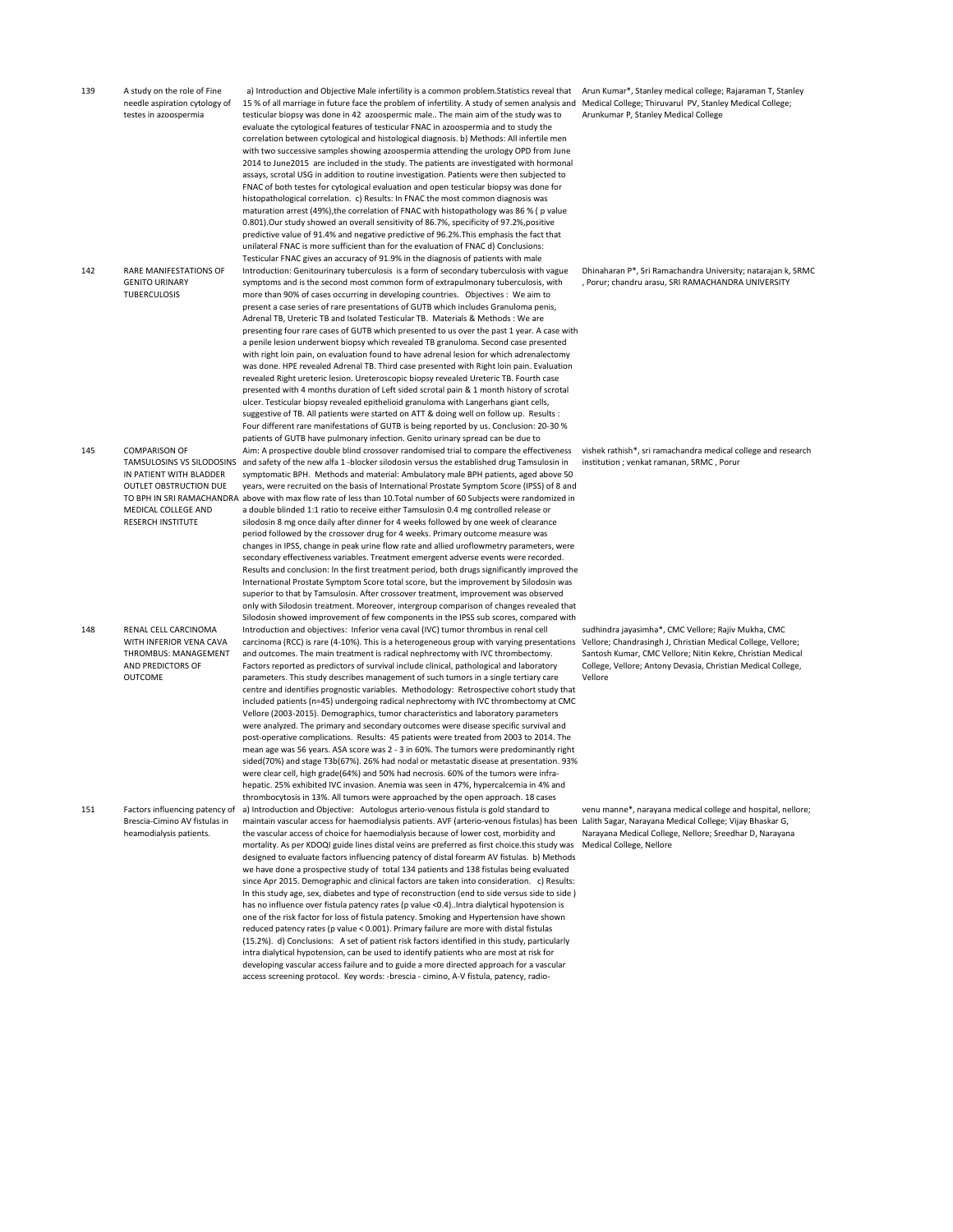| 152 | AV (arterio-venous) fistulas in<br>heamodialysis patients.                                                                             | Factors influencing patency of Introduction and objective: ESRD (end stage renal disease) patients has to undergo<br>dialysis or renal transplantation. Patients require vascular access for haemodialysis.<br>Autologus arterio-venous fistula is gold standard over CV( central vein) catheters or<br>synthetic graft to maintain vascular access for haemodialysis. Patency rates of fistulas<br>depends on various factors. Aim of this study is to evaluate factors influencing patency of<br>various types of AV fistulas Methods: A prospective study of patients who underwent<br>fistula surgery in this hospital since April 2015 were studied. Demographic and clinical<br>factors taken into consideration, such as Age, gender and site, side, vessel calibre, type<br>of anastamosis, length of anastamosis respectively. Results: In This study total 203<br>fistulas were evaluated out of 157 patients over a period of 10 months followup. 108<br>RC(radio-cephalic), 84 BC (brachio-cephalic) and 5 bracho basilic fistulas and 5 grafts<br>evaluated.in this study age, gender diabetes didn't show any adverse effect over fistula<br>patency. smoking, hypertension and intradialytic hypotension shown adverse effect over<br>patency of fistula. Conclusion: Type of fistula construction in fore arm fistulas has no                                                                                                                   |
|-----|----------------------------------------------------------------------------------------------------------------------------------------|-----------------------------------------------------------------------------------------------------------------------------------------------------------------------------------------------------------------------------------------------------------------------------------------------------------------------------------------------------------------------------------------------------------------------------------------------------------------------------------------------------------------------------------------------------------------------------------------------------------------------------------------------------------------------------------------------------------------------------------------------------------------------------------------------------------------------------------------------------------------------------------------------------------------------------------------------------------------------------------------------------------------------------------------------------------------------------------------------------------------------------------------------------------------------------------------------------------------------------------------------------------------------------------------------------------------------------------------------------------------------------------------------------------------------------------------------------------------|
| 153 | <b>FACTORS AFFECTING</b><br>RECURRENCE AND<br>PROGRESSION IN STAGE T1<br>HIGH GRADE BLADDER<br>TUMORS - A PLEA FOR EARLY<br>CYSTECTOMY | Introduction and Objective: Urothelial cancer of the bladder has a propensity for<br>recurrence and progression. The existing prognostic indices were framed when second<br>transurethral resection and intravesical Bacillus Calmette Guerin (BCG) were not standard<br>of care. This study aims to evaluate factors affecting the recurrence and progression rates<br>of stage T1 high grade bladder tumors. Methods: Retrospective cohort study(Jan 2011-Feb<br>2016). All pT1 high grade tumors treated at Christian Medical College, Vellore were<br>included. The clinical presentation, intraoperative findings and follow up data were<br>studied. Recurrence and progression rates were calculated. Univariate and multivariate<br>analysis was performed to assess factors affecting recurrence and progression free<br>survival. Results:Of 208 patients,133(63.9%) who had follow up were included. Males<br>predominated (117:16). Median age was 57 years (range: 17-85). Median follow up was 12<br>months (range: 3-60). 42% had tobacco exposure. 51% were multifocal .60% received<br>induction and maintenance BCG for at least one year. Concomitant carcinoma in situ was<br>present in 11.27%. The recurrence rate was 21.80%. The progression rate was 9.02%.                                                                                                                                                                            |
| 155 | <b>BLADDER INJURIES - OUR</b><br>INSTITUTIONAL EXPERIENCE                                                                              | Adjusted for other variables only tumor multifocality affected recurrence with a hazard<br>Aims and Objectives: The purpose of this study is to provide a comprehensive overview of<br>the incidence, spectrum and outcomes of traumatic bladder injury in our institution.<br>Methodology: All traumatic bladder injuries in our institution were retrospectively<br>reviewed from August 2014 to March 2016. Results: Over the study period 44 patients<br>had bladder injuries. Of these 40 were male and 4 were female. The mean age of all the<br>patients was 37.37 years old. Most of them had sustained injury from RTA (31 of 44)<br>remaining (13) were due to fall. The mean presentation time to ER after injury was 20.09<br>hrs. Of these 91% of patients underwent CT cystogram . 31(70.5%) patients had<br>intraperitoneal injury and 13 patients (29.5 %) had extraperitoneal bladder injury. Isolated<br>bladder injuries were 14(31.8%) and remaining 30(68.2%) were associated with other<br>All intraperitoneal injuries and 8 of 13 extraperitoneal injuries<br>injuries.<br>were managed operatively and remaining 5 cases were managed conservatively. 3<br>patients (7.69%) had urinary extravasation and 2 patients (5.12%) had wound dehiscence.<br>The mean hospital stay was 15 days. 2 patients were died due to associated injuries<br>mortality rate was 4.5%. CONCLUSION: In our institution majority of bladder injuries were |
| 156 | Assessment of complications<br>in patients undergoing Radical<br>Cystectomy - Our experience.                                          | Aims and Objectives: To examine postoperative complications in a contemporary series of<br>patients after radical cystectomy using a standardized reporting system, and to identify<br>readily available preoperative risk factors. Methods: Using the modified Clavien-Dindo<br>classification, we assessed the 90-day postoperative clinical course of 40 bladder cancer<br>patients who underwent radical cystectomy and urinary diversion (ileal conduit n = 26,<br>ileal neobladder n = 14) between June 2012 and January 2015 at our institution (JIPMER,<br>Puducherry). Uni- and multivariable analyses for prediction of complications were carried<br>out, covariates included age, sex, body mass index, Charlson Comorbidity Index,<br>American Society of Anesthesiologists Score, neoadjuvant chemotherapy, prior abdominal<br>or pelvic surgery, localized tumor and urinary diversion type. Results: The 90-day results<br>for overall Clavien-Dindo complications (I-V), high-grade complications (Clavien-Dindo<br>classification III-V), as well as mortality (Clavien-Dindo classification V), were 54.4, 19.7<br>and 4.1%, respectively. The most common adverse outcomes being infections (16.4%),<br>bleeding (14.2%) and gastrointestinal complications (10.7%). Independent risk factors for<br>overall complications were body mass index (odds ratio 1.08) and Charlson Comorbidity                                                  |
| 157 | Can Pre- post operative vein<br>diameter and post operative<br>vascular access in<br>haemodialysis patients?                           | Introduction: Autologus arterio-venous fistula is gold standard to maintain vascular access<br>for haemodialysis. Arterio-venous fistulas are constructed by using radial artery and<br>flow rates influence patency of cephalic vein in forearm and brachial artery and cephalic or basilica vein in upper arm.<br>Anastamosis may be either end to side or side to side from vein to artery. Methods: A<br>prospective study of patients who underwent fistula surgery in our hospital since April<br>2015 were analysed. All patients subjected to pre and post operative Doppler study. Pre<br>and post operative vein diameter measured in mm and post operative flow velocities<br>measured on 1 st post operative day in cm/sec in vein and across anastamosis. Results:<br>Flow rates in vein and across anastamosis between functioning and failure group were not<br>significant in RC and BB fistulas with p values <0.055 and 0.080, <0.283 and 0.283<br>respectively and significant flow rates observed in failure and functioning BC fistulas group<br>with p values <0.046 and 0.004. Conclusion: Immediate post-operative flow rates and pre-<br>post operative vein diameters cannot predict the patency of fistula, colour doppler can be<br>used for selection of site for fistula creation, assessment of maturity of fistula for<br>cannulation and detecting the cause for non maturity of fistula or loss of patency of                 |

venu manne\*, narayana medical college and hospital, nellore; Lalith Sagar, Narayana Medical College; Vijay Bhaskar G, Narayana Medical College, Nellore; Sreedhar D, Narayana Medical College, Nellore

Santhosh Nagasubramanian\*, Christian Medical College; Anuj Deep Dangi, Christian Medical College; Santosh Kumar, CMC Vellore; Chandrasingh J, Christian Medical College, Vellore; Antony Devasia, Christian Medical College, Vellore; Nitin Kekre, Christian Medical College, Vellore

Sasikumar Sinnathambi\*, Madras Medical College; Sivabalan Jeyaraj, Madras Medical College ; SUBRAMANIYAN KALIYAPERUMAL, INSTITUTE OF UROLOGY MMC; saravanan periakaruppan, institute of urology mmc; muthulatha navaneetha krishnan, institute of urology mmc; govindarajan periasamy, institute of urology mmc; ilamparuthi chennakrishnan, institute of urology

SURESH SINGH\*, JIPMER;PUDUCHERRY; R MANIKANDAN, JIPMER; L N DORAIRAJAN, JIPMER; KS Sreerag, JIPMER; sunil kumar, JIPMER; Uma Dutt, JIPMER PUDUCHERRY

Lalith Sagar\*, Narayana Medical College; venu manne, narayana medical college and hospital, nellore; Sreedhar D, Narayana Medical College, Nellore; Vijay Bhaskar G, Narayana Medical College, Nellore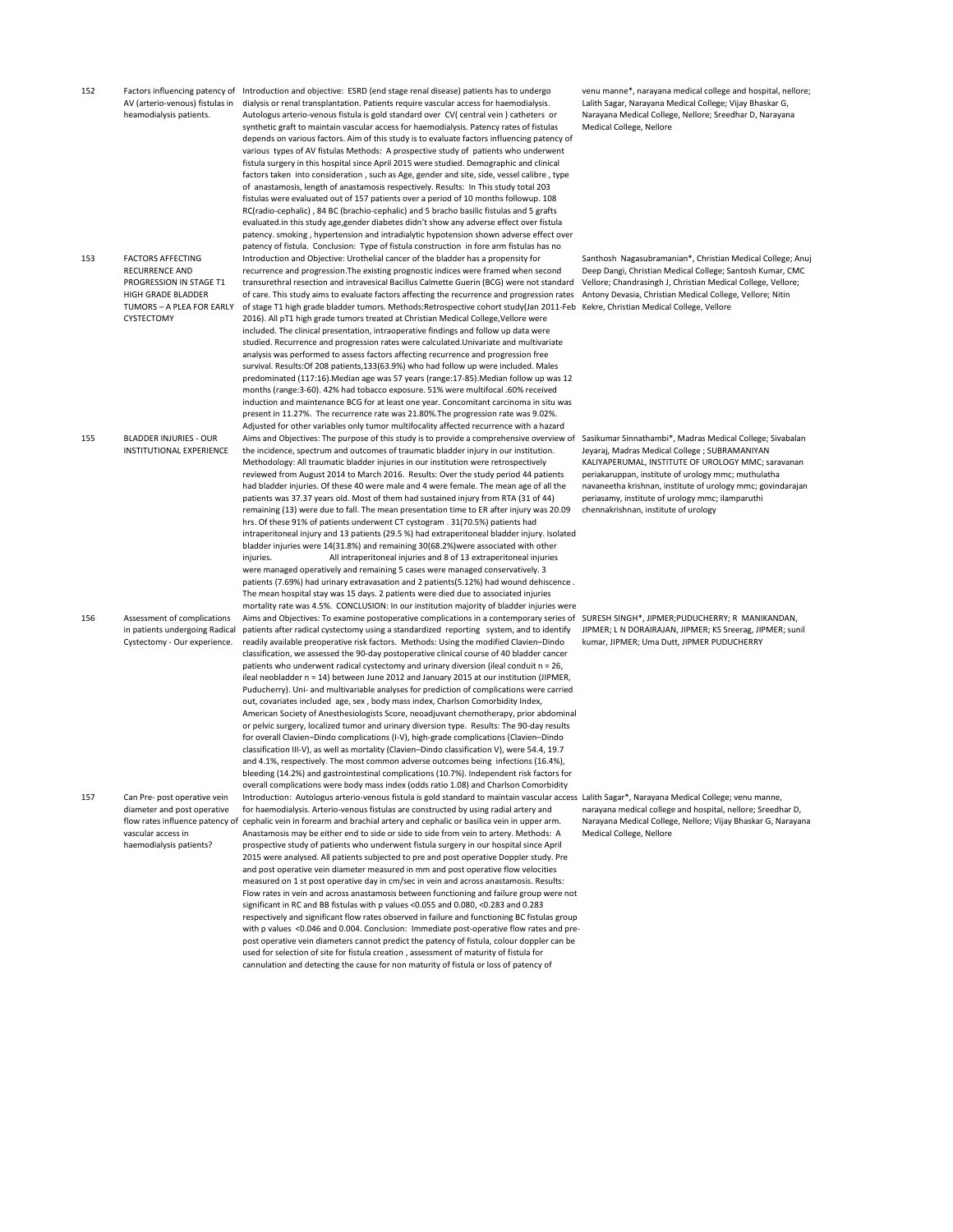162 Impact of ureteral and renal morphometry on outcome of ureterorenoscopic lithotripsy. Purpose: Ureterorenoscopic lithotripsy(URSL), although a safe procedure, still occasionally has major complications. CT scan is often performed to diagnose ureteral calculi providing opportunities for ureteral morphometry that may have a bearing on the outcome of the procedure. We studied the association of stone, ureteral and renal morphometric parameters with the relevant outcome variables, i.e complication rate, stone free rate, surgeon's level of comfort and operating time of URSL. Material and Methods: Ureteric, renal and stone morphometric parameters were measured from CT of the abdomen and pelvis of the 110 patients with ureteral calculi who underwent URSL. Data was collected retrospectively in 25 patients and prospectively in 85 patients. Association of these parameters with the outcome variables of the procedure mentioned above was studied. Results: On univariate analysis BMI, stone size, maximum ureteral wall thickness (MUWT) were found to have a significant association with URSL complications, surgeons level of difficulty, stone free rate and duration of surgery. On multivariable analysis only MUWT were found to be independent risk factors for URSL complications. In 90 % of total patients with residual stones, maximum ureteral wall thickness was found to Introduction - Superior calyceal access for PCNL is believed to have greater complications JIPMER 166 Safety and efficacy of superior calyceal approach for percutaneous nephrolithotomy (PCNL). than access through other calyces due to risk of pleural injury. We evaluate the Safety and Chawla, Kasturba Medical College; Padmaraj Hegde, Kasturba efficacy of superior calyceal approach for PCNL. Material and method – Imaging intraoperative and post-operative data for total 165 patients from January 2010 to December 2015 who underwent PCNL for renal calculi by single surgeon with superior calyx as primary access tract were prospectively entered into a database and analyzed for stone free rates, operative duration, complications, hemoglobin drop, requirements of additional tracts and auxiliary procedures. Results – In n = 165 the indications for superior calyceal access was based on location of stones, Superior calyceal +/- other calices - n=68 ( superior calyceal only n=33) Staghorn/partial staghorn - n=18 (staghorn n=14/partial staghorn n=4) Pelvis +/- other regions - n=79 (pelvis only n=37) Puncture Number (n) Supracostal n=50 (high supracostal n=3) Infracostal n=100 Both (supracostal+infracostal) n=15 Accessory tracts were required in n=41 patients 2 n=30 >2 n=11 Post operative drainage was done by - DJ stent n=154 Nephrostomy + DJ n=2 None (totally tubeless) n=9 Mean Stone burden was 5.21cm2 (range 0.45 -43.5 cm2). Overall, "SURGICAL AND ONCOLOGICAL OUTCOMES FOLLOWING ROBOTIC ASSISTED 167 SURGICAL AND ONCOLOGICAL OUTCOMES FOLLOWING ROBOTIC ASSISTED LAPAROSCOPIC PARTIAL NEPHRECTOMY LAPAROSCOPIC PARTIAL NEPHRECTOMY" INTRODUCTION Robotic assistance is well established in radical prostate surgery and it has also become more common for renal procedures, including pyeloplasty, radical nephrectomy, and donor nephrectomy. Preliminary reports have demonstrated the safety and feasibility of robotic partial nephrectomy. There is inadequate data on the outcomes of Robotic-Assisted Partial Nephrectomy (RAPN) in the Indian setting. We have been successfully performing Robotic-Assisted Partial Nephrectomy for renal tumours since 2009. We hereby describe the surgical and oncological outcomes with RAPN. AIMS AND OBJECTIVES To assess the surgical and oncological outcomes following Robotic Assisted Partial Nephrectomy. MATERIALS AND METHODS We included 50 consecutive patients undergoing Robotic assisted laparoscopic partial nephrectomy (RALPN) in our institution from 2009 to 2015. All surgeries were performed by a single surgeon. RENAL score was calculated for all patients preoperatively. RESULTS The mean lesion diameter was 3.5 cm (range 2.5 to 7.0). We had 37 T1a tumors and 13 T1b tumors. The mean operative time was 215 minutes (range 130 to 262), and the mean blood loss was 200 mL (range 100 to 320). The mean Introduction and objectives The supracostal approach to PCNL is underutilized due to a 173 Measurement of pleural collection after supracostal PCNL. fear of thoracic complication. We decided to measure the volume of pleural collection after PCNL via the supracostal route. Materials and methods All patients undergoing PCNL via the supracostal route underwent a thoracic ultrasound on the first post operative day irrespective of symptoms. This was correlated with the need for thoracic interventions, Guys stone score, duration of endoscopy and the volume of irrigant fluid. Results 59 patients underwent PCNL via the supracostal route during the study period. The mean pleural collection was 54ml. Only one patient needed intervention where the pleural collection was aspirated. The mean irrigant volume was 15 litres and the mean endoscopy time was 40 minutes. The volume of pleural collection did not correlate with Guys stone score, duration of endoscopy or the volume of irrigant fluid. Conclusions The volume of pleural collection in supracostal punctures is usually negligible. It does not correlate with the stone complexity, duration of surgery and volume of irrigant. 176 TO COMPARE THE EFFICACY OF ULTRASOUND GUIDED INTERCOSTAL NERVE BLOCK WITH NEPHROSTOMY TRACT INFILTRATION OF LOCAL ANESTHETIC AGENT AFTER **PERCUTANEOUS** NEPHROLITHOTOMY: A RANDOMIZED STUDY Objective: To compare the efficacy of ultrasound guided intercostal nerve block with nephrostomy tract infiltration of local anesthetic agent in terms of reducing postoperative pain, narcotic use and Health Related Quality of Life (HRQL) score in early postoperative period in patients undergoing percutaneous nephrolithotomy( PCNL). Methods: The study included 88 consecutive patients of age group 15-60 year, with renal stones planned for percutaneous nephrolithotomy during the study period from February 2014 to January 2016. Patients were randomised into group 1 (ultrasound guided intercostal nerve block) and group 2 (peritubal infiltration) with 0.25% ropivacaine at the end of percutaneous nephrolithotomy as per allocation. Post-operative pain score was evaluated by visual analog scale (VAS) and morphine requirement through patient controlled technique was measured every 3 hour upto 12th hour. HRQL at 1 week was also measured and analysed. The change in pain score and amount of narcotic use in each JIPMER

group was carried out by using one way repeated measures of ANOVA and between the groups by using two way repeated measures of ANOVA. A p-value <0.05 was considered significant. Results: Intercostal nerve block group had better post-operative pain score

amit mishra\*, jipmer; SANTOSH KUMAR, JIPMER; L N DORAIRAJAN, JIPMER; G RAMKUMAR, JIPMER; R MANIKANDAN, JIPMER; K S SREERAG, JIPMER; Jayesh Mittal,

saurabh gaur\*, kasturba medical college, manipal; Arun Medical College; Zeeshan Hameed, Kasturba Medical College; praveen kumar, Kasturba Medical College

Brendan Dias\*, Manipal Hospital; mir ali, manipal hospital bangalore; Deepak Dubey, Manipal Hospital

Maneesh Sinha\*, NU Hospitals

manoj das\*, JIPMER; R MANIKANDAN, JIPMER; L N DORAIRAJAN, JIPMER; KS Sreerag, JIPMER; SANTOSH Kumar,